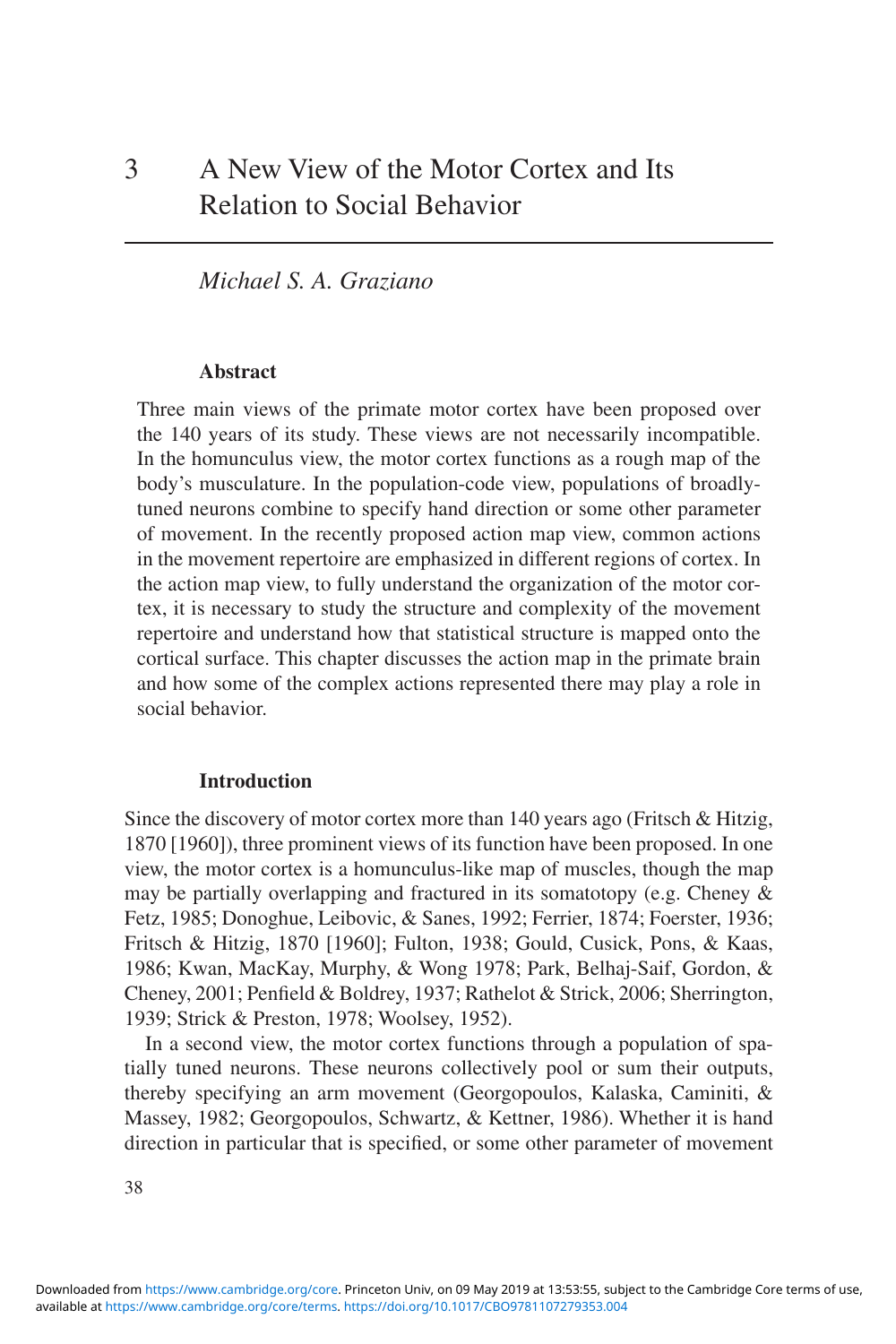such as speed or force, became controversial and was never fully resolved (e.g. Afl alo & Graziano, 2007 ; Churchland & Shenoy, 2007 ; Georgopoulos, Ashe, Smyrnis, & Taira, 1992; Holdefer & Miller, 2002; Kakei, Hoffman, & Strick, 1999; Moran & Schwartz, 1999; Paninski, Fellows, Hatsopoulos, & Donoghue, 2004; Reina, Moran, & Schwartz, 2001; Scott & Kalaska, 1997; Sergio & Kalaska, 2003; Townsend, Paninski, & Lemon, 2006).

 In the past decade, a new, third view has been proposed, the action map view of the motor cortex ( Graziano, 2006 , 2008 ; Graziano, Taylor, & Moore, 2002 ). In the action map hypothesis, the motor cortex is organized around the common, useful behaviors performed by the animal. These behaviors extend far beyond the simple reaching and grasping actions typically studied. Different categories of action, such as hand- to- mouth actions, manipulation of objects in central space, reaching, defensive actions, or complex interactions among all four limbs useful for leaping or climbing, are emphasized in different regions in the cortex. In this view, to understand the motor cortex it is necessary to study more than the musculature of the animal's body and more than a few movement parameters such as direction or force. One must study the structure and complexity of the movement repertoire and how that statistical structure is mapped onto the cortical surface.

 These three views are not necessarily incompatible. All three could be correct. Certainly the motor cortex contains a rough somatotopy, neurons in it are indeed broadly tuned and would require a population to specify the output, and different highly complex actions tend to be evoked by activity in different subregions of the motor cortex as though the network has become organized around common components of behavior. The following sections describe these three views of motor cortex, emphasizing the most recent action map hypothesis.

## **The Homunculus**

 In 1870, Fritsch and Hitzig electrically stimulated the surface of the dog brain and obtained muscle twitches. They noted that these movements could be evoked from a small number of sites or 'centers' in the anterior half of the brain. Shortly after, Ferrier (1874) obtained the first true motor map in monkeys, establishing a systematic map of the body along the precentral gyrus with the legs at the top of the brain and the mouth near the bottom. These early reports emphasized the overlapping and complex nature of the map and the many muscles activated by stimulation of a single site in cortex. Subsequent work, however, emphasized the view of the motor cortex as a roster of muscles laid out in topographic order. A particularly influential report was published by Penfield  $&$  Boldrey (1937), nearly 70 years after the initial discovery of motor cortex. Penfield first drew a little distorted man stretched across the surface of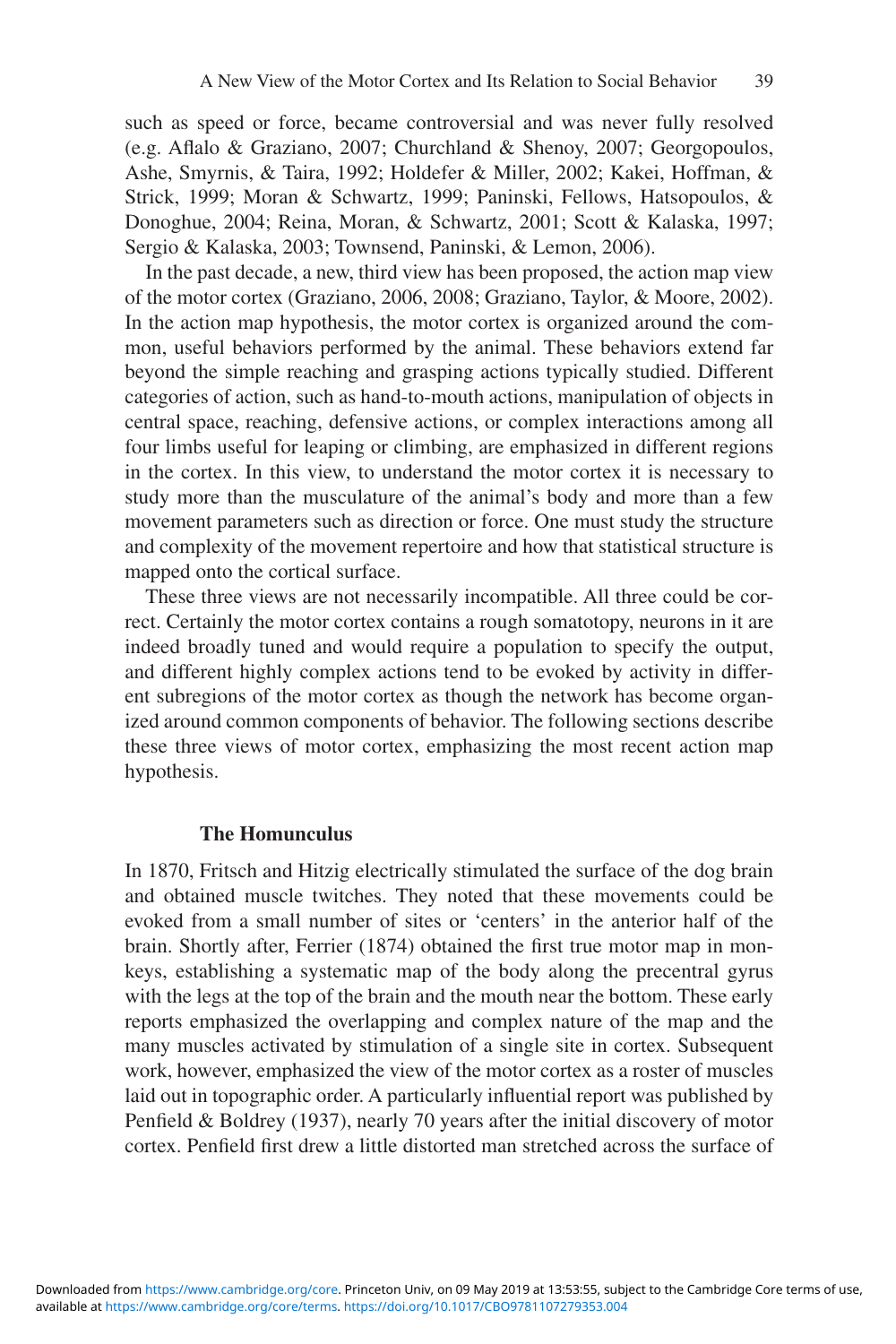

**Figure 3.1** The motor homunculus of the human brain, from Penfield and Rasmussen (1950).

*Notes:* A coronal slice through the motor cortex is shown. Each point in motor cortex was electrically stimulated and the evoked muscle twitch was noted. Although each cortical point could activate many muscles, a rough body plan could be discerned.

the human brain and used the term 'homunculus' to describe it (Penfield  $\&$ Rasmussen, 1950). Penfield's map is shown in Figure 3.1.

Most researchers who studied the motor map, including Penfield, noted that the map is not precise. It is blurred and overlapping. The organization is not a simple segregation of muscles (e.g. Cheney & Fetz, 1985; Donoghue et al., 1992; Ferrier, 1874; Foerster, 1936; Fritsch & Hitzig 1870 [1960]; Fulton, 1938; Gould et al., 1986; Kwan et al., 1978; Park et al., 2001; Penfield &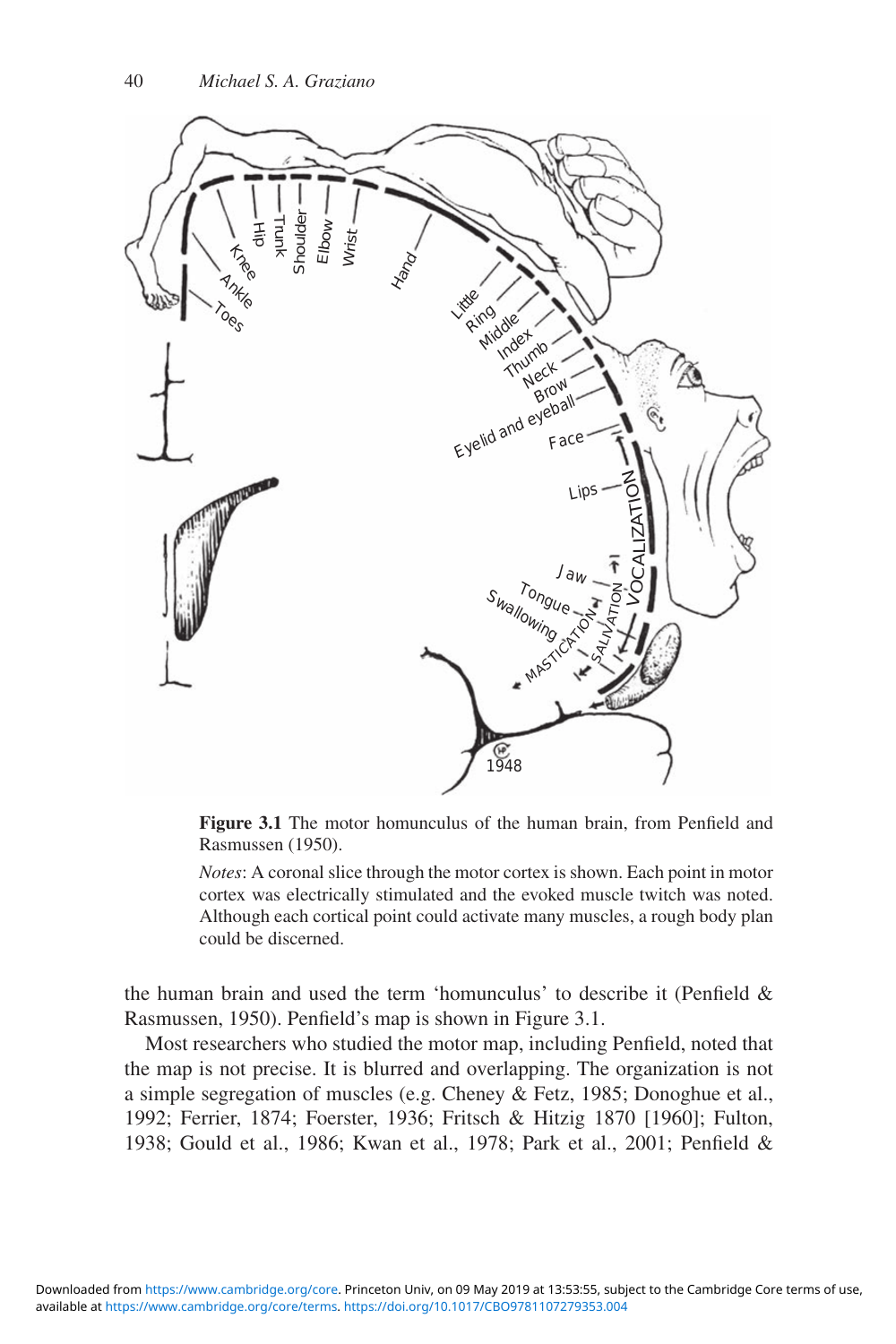Boldrey, 1937; Rathelot & Strick, 2006; Sherrington, 1939; Strick & Preston, 1978; Woolsey, 1952). The argument that a single site in the cortex controls a single muscle, or perhaps a small number of muscles that cross a single joint, was promoted by a few researchers, notably Asanuma (1975). But according to most reports, each cortical locus, and even each cortical neuron, contributes to the activity of a range of muscles that cross a range of joints. This intermingling has been tested most extensively in the case of the arm and hand muscles (e.g. Cheney & Fetz, 1985; Donoghue et al., 1992; Meier, Aflalo, Kastner,  $\&$ Graziano, 2008; Park et al., 2001; Rathelot & Strick, 2006; Sanes, Donoghue, Thangaraj, Edelman, & Warach, 1995; Schieber & Hibbard, 1993).

 One possible explanation for the overlapping nature of the map is that the function of the motor cortex may be to coordinate among muscles and joints that are commonly used together. In support of this view, when cats and monkeys are infants, prior to extensive movement experience, their motor maps have little overlap in the representations of different joints. As the animals gain experience with movement, especially movement that combines the action of more than one joint, the muscle map develops an adult-like pattern of overlap (Chakrabarty & Martin, 2000; Martin, Engber, & Meng, 2005; Nudo, Milliken, Jenkins, & Merzenich, 1996). These results suggest that the complexity and overlap in the cortical map are related to the complexity and overlap in the movement repertoire. While there is clearly a rough somatotopic map in the motor cortex, it is also clear that the motor cortex does not function as a look-up table of muscles or small groups of muscles. Something much more complex is occurring that emerges from the statistics of the animal's natural movement repertoire.

### **The Population Code**

 In an attempt to study some of the complexity of natural movement, Georgopoulos and colleagues pioneered the directional reaching paradigm (1982, 1986). In this paradigm, a monkey is trained to reach in many possible directions from an initial central location. During the reach, the activity of motor cortex neurons is recorded. In a now-classic finding, most neurons in the arm region of the motor cortex are active during the reach and are broadly tuned, showing more activity for one preferred direction of reach and progressively less activity for directions that are progressively different from the preferred. These authors noted that a population of such neurons could in effect 'vote', each one voting for its own preferred direction, and once the votes were summed, the result would correspond to a highly specified hand path. Figure 3.2 illustrates the responses of a neuron broadly tuned to the direction of reach.

 Over the past 30 years, this account of a population code for the direction of reach has encountered controversy. Motor cortex neurons do not necessarily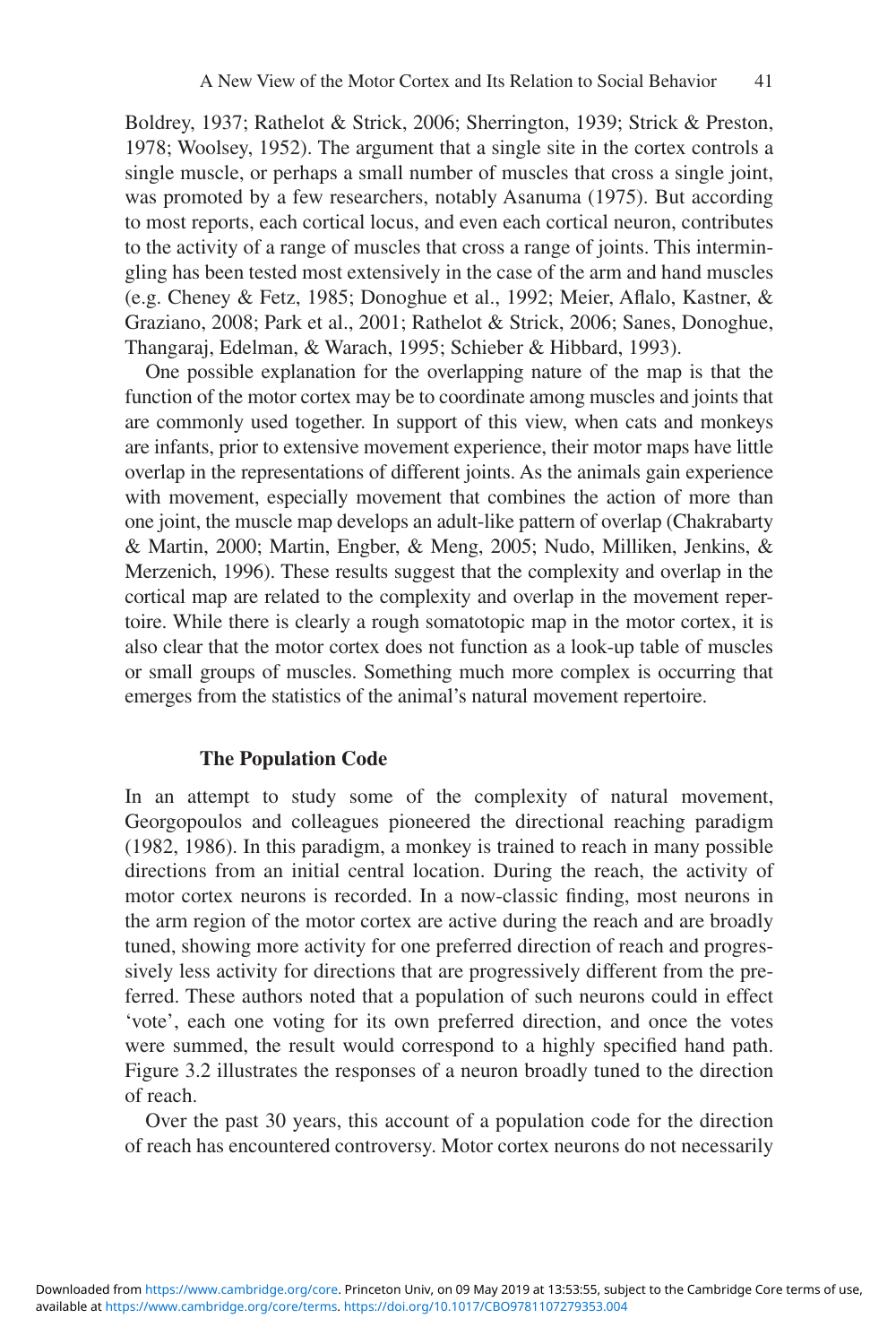

**Figure 3.2** Direction tuning of a motor cortex neuron similar to that described in Georgopoulos et al. (1986).

*Notes:* A monkey was trained to make hand movements from a central location to eight possible surrounding locations forming the vertices of an imaginary cube. Many neurons in motor cortex were broadly tuned to the direction of the reach, firing more during one direction and less during neighboring directions. Here, the size of each black dot represents the firing rate of a hypothetical motor cortex neuron during each direction of reach. This neuron prefers a lower, left direction of reach.

maintain the same preferred direction when different muscle activations or different joint rotations are required to move the hand along the same paths ( Scott & Kalaska, 1997 ). It may be, therefore, that the neurons do not encode the 'extrinsic' variable of hand direction, but instead 'intrinsic' variables such as muscle force or joint rotation. It has been suggested that many motor cortex neurons are better tuned to velocity, joint angle, joint configuration, force or the muscle output itself (e.g. Aflalo & Graziano, 2007; Churchland & Shenoy, 2007; Georgopoulos et al., 1992; Holdefer & Miller, 2002; Kakei et al., 1999; Moran & Schwartz, 1999; Paninski et al., 2004; Reina et al., 2001; Scott & Kalaska, 1997; Sergio & Kalaska, 2003; Todorov, 2000; Townsend et al., 2006 ). The many hundreds of papers and many thousands of person- hours over 30 years have not resulted in a consensus.

 Two general conclusions may be useful to draw from this literature. First, motor cortex neurons are indeed broadly tuned to different movements.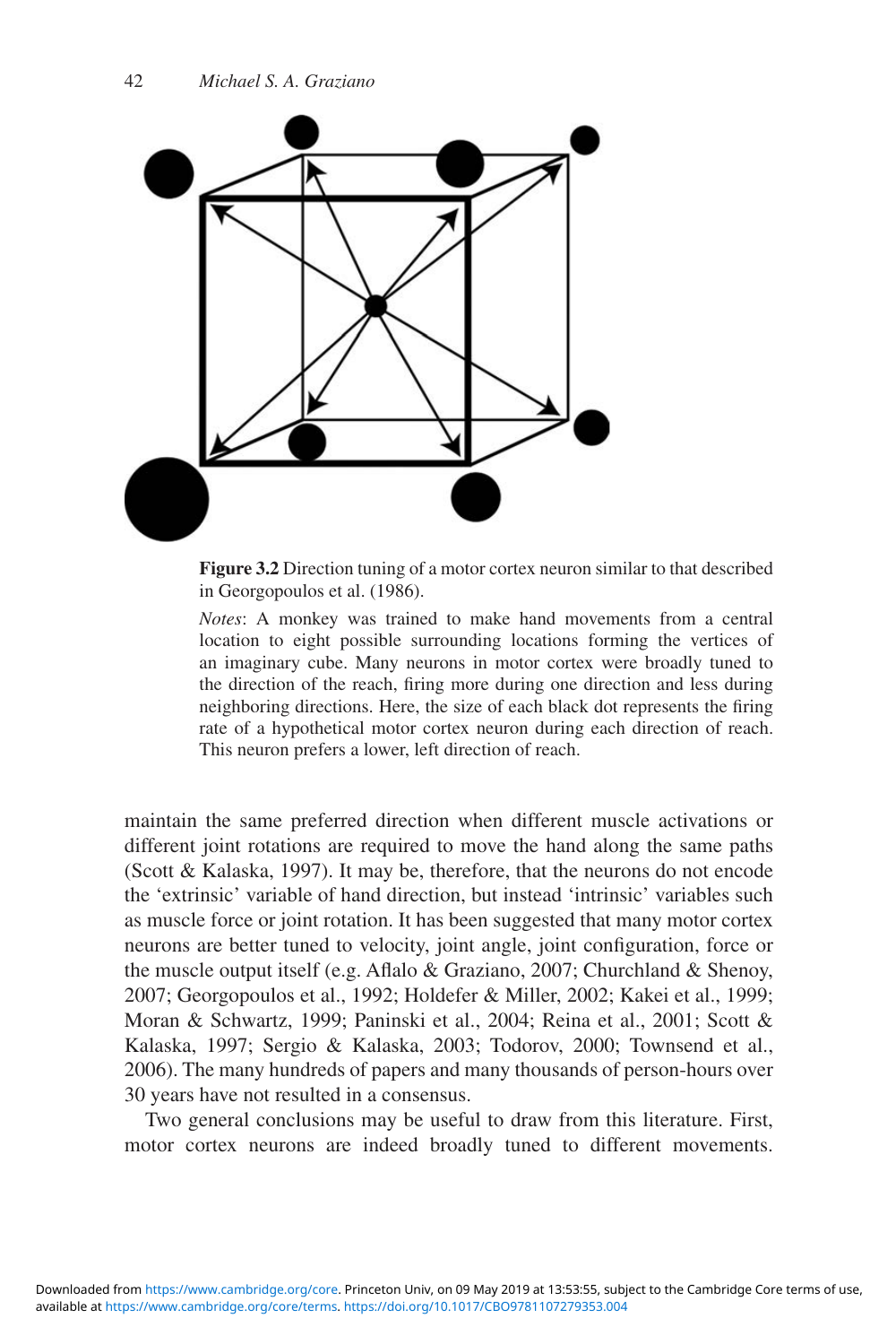Consistent with the initial insight of Georgopoulos and colleagues, populations of broadly tuned neurons in the motor cortex are likely to control movement.

 Second, it is not really correct to think of neurons in motor cortex as 'coding' for movement variables. The concept of 'coding' of specific parameters may have been unwisely borrowed from the domain of sensory physiology, where neurons code for specific stimulus attributes. Neurons in the motor cortex become active and thereby cause movements. Their activity must necessarily ultimately control many aspects of movement such as direction, speed, posture and force, since normal movements vary in those respects. The details of how that control is accomplished remain unclear, arguably because the experiments have focused on correlational methods. Those methods can reveal only so much. Correlation does not imply causation, whereas the fundamental truth of neuronal activity in the motor cortex is that it causes movement.

# **Box 3.1** Stimulation on a behavioral timescale

The first century of experiments on the motor cortex, from Fritsch and Hitzig's discovery of motor cortex in the dog brain (1870 [1960]) to Woolsey's mapping of the monkey motor cortex (1956), was dominated by the use of electrical stimulation applied to the surface of the brain. Asanuma (1975) and colleagues moved to a more refined method involving small currents (microamps) in brief pulse trains (often less than 10 ms) applied through microelectrodes, sometimes directly to layer 5 of cortex, the output layer. The assumption seems to have been that this punctate stimulation could serve as a method of anatomical tract tracing. It could reveal the pathway of interest from cortex to muscles with a relay in the spinal cord, while avoiding the complication of signals spreading through other connectivity. In retrospect, given the rich, network-like connectivity within the motor system, this hope of picking out a single descending pathway by activating small groups of neurons for short durations seems naïve.

 In other neural systems, the use of microstimulation developed along a different tradition. Microstimulation was applied on a longer timescale thereby evoking some aspects of normal behavior. The technique was used successfully in the superior colliculus and frontal eye fields to study saccadic eye movements, in the middle temporal visual area and primary somatosensory area to study perceptual decisions, and in the hypothalamus to study motivated states such as hunger and rage, among other aspects of brain function (e.g. Bruce, Goldberg, Bushnell, & Stanton, 1985; Caggiula & Hoebel, 1966; Hess, 1957; Hoebel, 1969; King & Hoebel, 1968; Robinson, 1972; Robinson & Fuchs, 1969; Romo, Hernandez, Zainos, & Salinas, 1998; Salzman, Britten, & Newsome, 1990; Schiller & Stryker,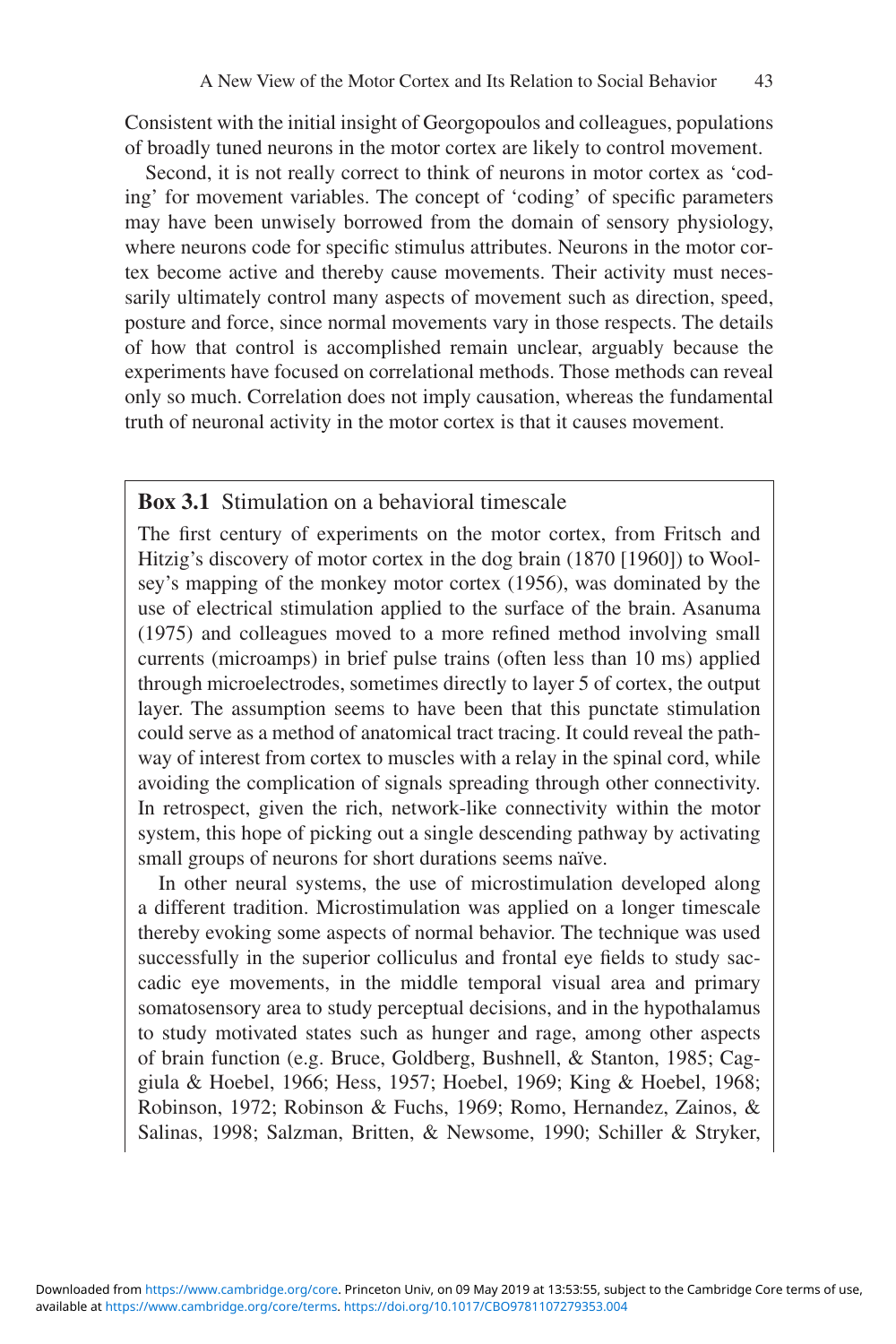1972 ). None of these experiments involved any assumption about activating one 'correct' pathway while avoiding signal spread through collateral pathways. Instead, the assumption was that the signal, injected in one place in the system would spread according to the natural connectivity, influence related networks and alter behavior in a revealing manner.

 Microstimulation on a behavioral timescale was not systematically studied in the motor cortex until recently. Taking a method common in the study of other brain areas and transplanting it into the motor cortex resulted in a new picture radically different from anything that had been described before. Stimulation of the monkey motor cortex on a behavioral timescale, such as for the half- second of a typical reaching movement, evoked complex movements that resembled components of the animal's normal repertoire (Graziano, 2008; Graziano, Aflalo, & Cooke 2005; Graziano et al., 2002). Different movements were evoked from different sites in an 'action map'.

# **An Action Map in the Motor Cortex**

 In the past decade, a new view of the motor cortex has begun to emerge. In this view, the function of the motor cortex is not to decompose movement into constituent muscles and joints or into elemental movement parameters such as direction and speed, but instead to help produce some of the most complex components of the movement repertoire. The initial studies to point toward an action map involved applying microstimulation to the motor cortex of monkeys ( Graziano et al., 2002 ). Instead of stimulating on a short timescale, such as for 50 ms or less, as had become traditional in the study of the motor cortex, these experiments involved stimulation for half a second, roughly matching the timescale of a monkey's normal arm movements (see Box 3.1 ). Figure 3.3 summarizes the results.

 Stimulation in different regions of the cortical map evoked different movements that closely resembled common categories of action from the monkey's normal repertoire. For example, when sites within one region of the map were stimulated, a hand-to-mouth movement was evoked (Graziano et al., 2002, 2005). The movement included a closure of the hand into an apparent grip, a turning of the wrist and forearm to direct the hand toward the mouth, a rotation of the elbow and shoulder bringing the hand through space to the mouth, an opening of the mouth, and a turning of the head to align the front of the mouth with the hand. The movement occurred reliably on each stimulation trial and could be replicated even when the monkey was anesthetized. If a lead weight was hung on the hand, the movement compensated and pulled the hand to the correct height to reach the mouth. Yet the movement was in some ways stereotyped. For example, if a barrier was placed between the hand and the mouth,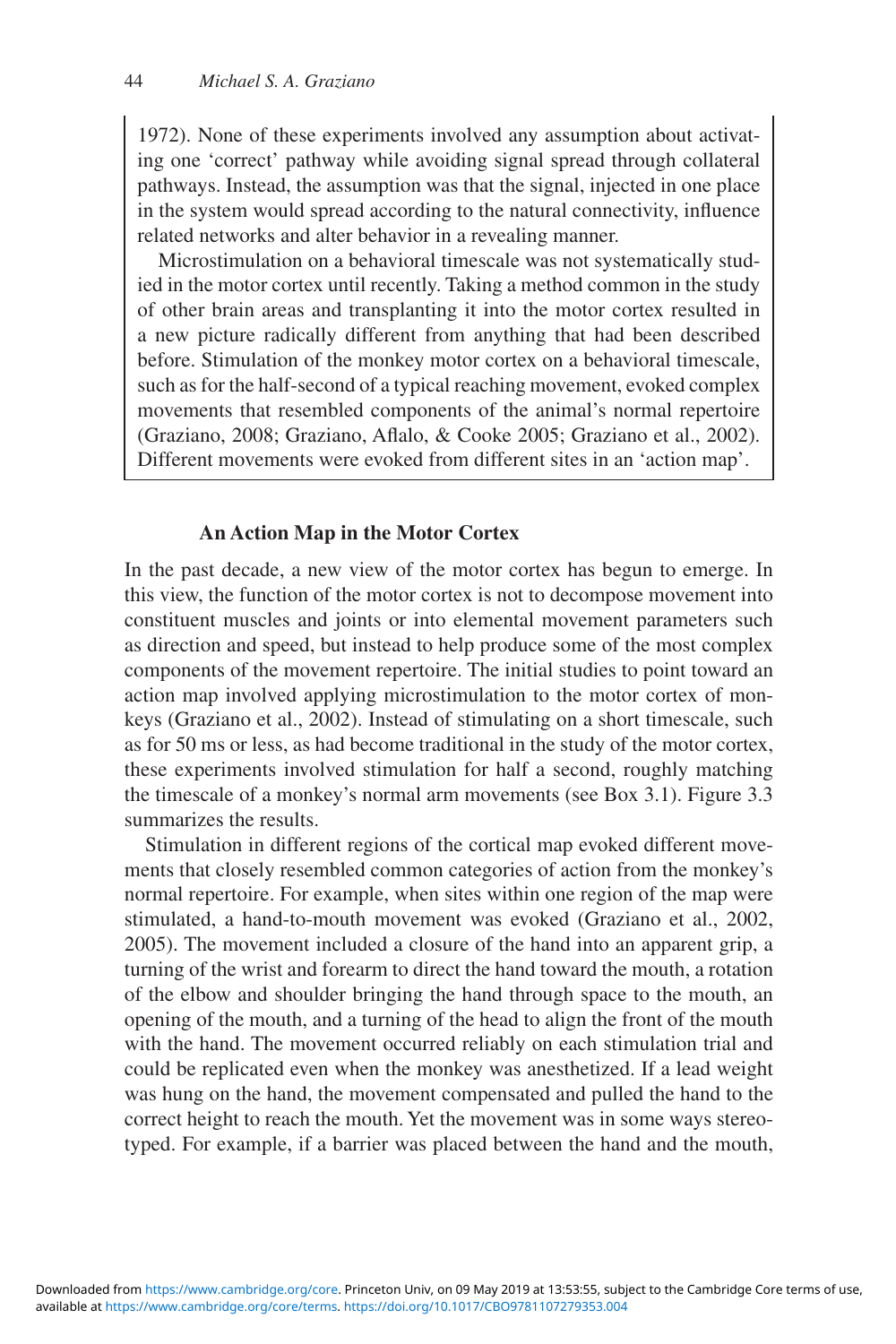



*Notes* : These categories of movement were evoked by electrical stimulation of the cortex on the behaviorally relevant timescale of 0.5 seconds. Images are traced from video frames and each image represents the final posture obtained at the end of the stimulation- evoked movement. Within each action zone in the motor cortex, movements in similar behavioral categories were evoked.

*Source*: Adapted from Graziano et al. (2002, 2005).

the hand did not move intelligently around the barrier as in normal, motivated behavior. Instead, it crashed into the barrier and remained pressing against it until the stimulation current stopped. Electrical stimulation in this region of the map therefore appeared to generate a stereotyped, average version of a common movement. A large part of a monkey's spontaneous repertoire is composed of complex interactions between the hand and the mouth (Graziano, 2008; Graziano, Cooke, Taylor, & Moore, 2004).

A specific zone in the motor cortex, sometimes called the polysensory zone, contains a high proportion of neurons that respond to tactile and visual stimuli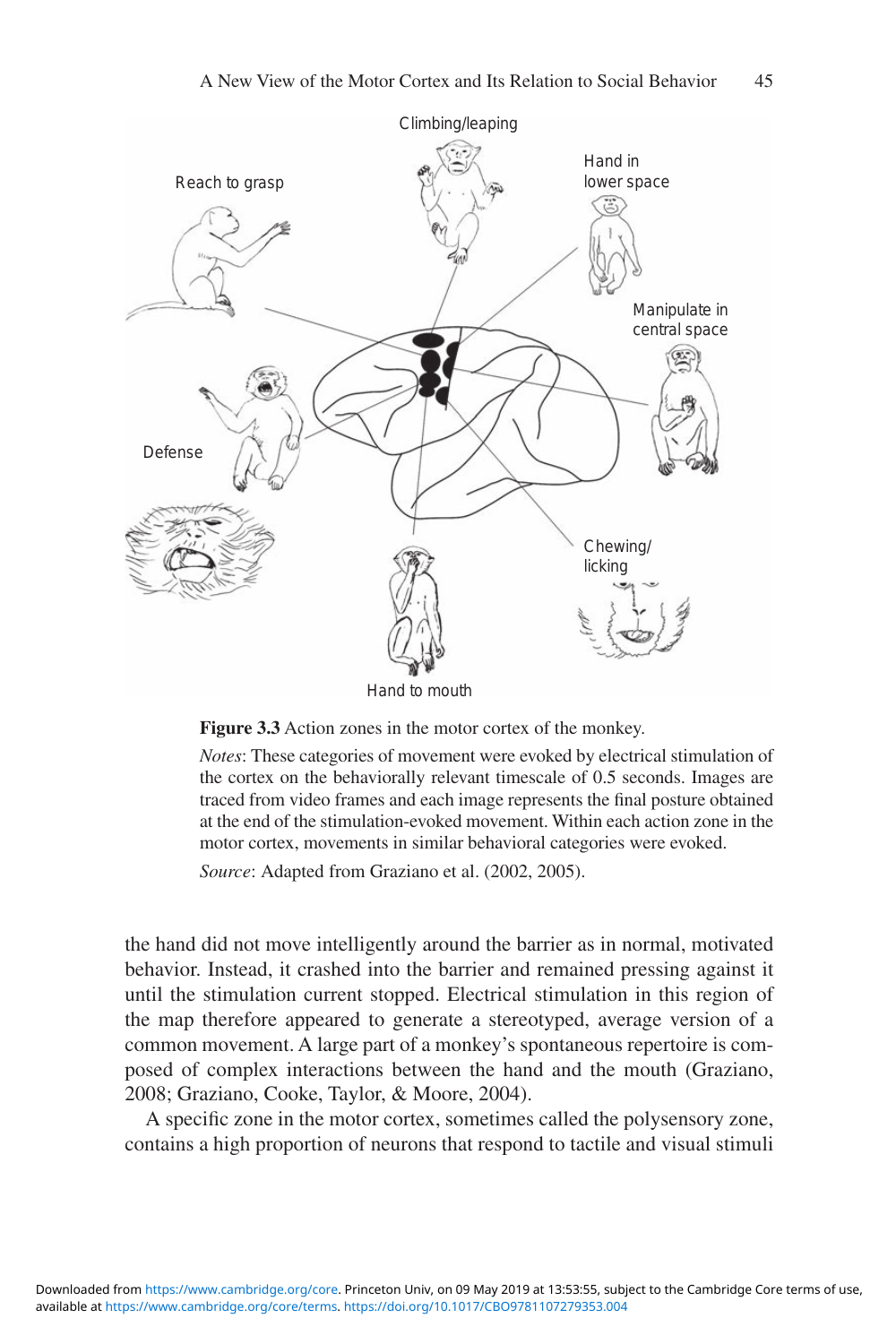(Fogassi et al., 1996; Gentilucci et al., 1988; Graziano, Hu, & Gross, 1997; Graziano, Yap, & Gross, 1994 , Rizzolatti, Scandolara, Matelli, & Gentilucci, 1981). Each multimodal neuron has a tactile receptive field on the skin and also responds to visual stimuli in the space near the tactile receptive field. Some neurons also have auditory responses that are strongest to sounds near the body. Electrical stimulation of these cortical sites typically evokes a movement that appears to protect the body surface in the area of the tactile receptive field (Cooke & Graziano, 2004a; Graziano et al., 2002, 2005). For example, if a site in the cortex responds to touching the left cheek and to visual stimuli near or approaching the left cheek, then stimulation of that site evokes a squint, a folding back of the left ear, a rightward turning of the head, a lifting of the left shoulder, and a rapid lifting and lateral movement of the left arm as if to block a threat. The movement is fast, reliable across trials, and can be evoked even when the animal is anesthetized. Chemical inhibition of this cortical region results in a temporary reduction of a normal defensive reaction such as to an air puff, and chemical disinhibition results in a hypersensitivity to threats to the face and an exaggerated defensive reaction (Cooke & Graziano, 2004b). In the case of the defensive movements, therefore, the evidence shows corroboration among four different sources of data: the response properties of the neurons, the effect of electrical stimulation, the effect of chemical manipulation, and the animal's natural movement repertoire.

 Another region of the map, when stimulated, resulted in reaching movements of the arm into distal space with the palm facing outward and the hand shaped as if to grasp something (Graziano et al., 2005). To compare the effects of electrical stimulation with the response profiles of neurons, we conducted a study in which the monkey was restrained in a chair but free to move its arm spontaneously, grabbing, reaching, scratching and so forth (Aflalo  $\&$  Graziano 2006a , 2007 ). These movements of the arm were tracked in three dimensions at high resolution by a set of lights fixed to key points on the arm. Using regression analysis, each neuron could be matched to a preferred posture of the arm, defined not by hand position in space, but by an 8-dimensional joint space. If the arm moved toward that preferred posture, the neuron became more active during that movement. If the arm moved toward other postures, the neuron was less active. The preferred postures obtained at a site in the cortex tended to match the joint configuration of the arm evoked by stimulation of that same site. Although other tuning models were tested, a tuning for preferred posture explained more of the variance in neuronal activity (36 percent) than did direction tuning (8 percent) or speed tuning (3 percent). These results do not in any way discredit the direction-tuning or speed-tuning hypotheses. The neurons did show a significant degree of direction and speed tuning. But the results do suggest that tuning to a single movement variable is unlikely to account for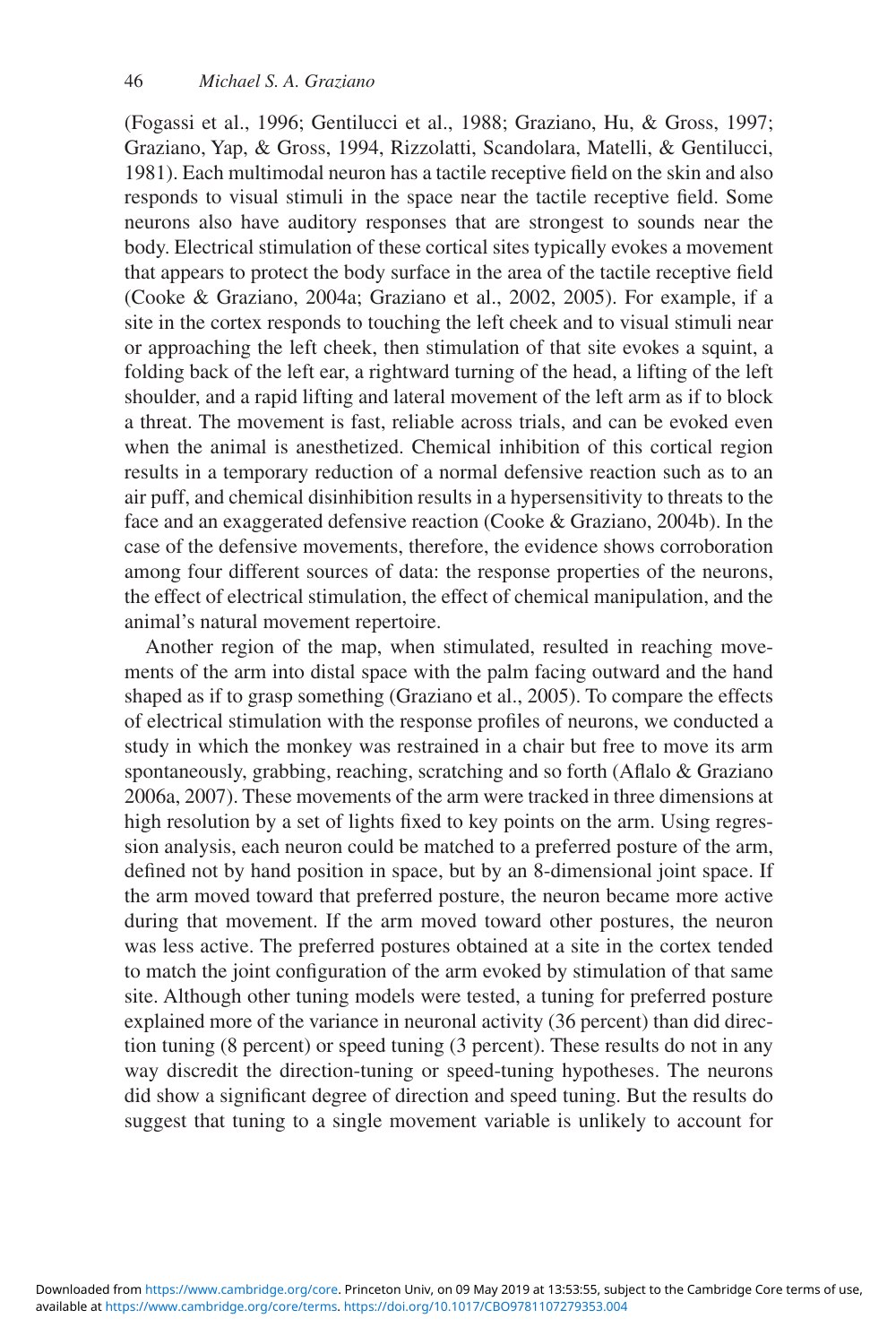the full pattern of activity in these neurons. Most complex movements require the control of many movement variables simultaneously. Perhaps that is why the neurons that control movement are tuned to so many variables at the same time. Moreover, many common actions of the arm, such as reaching or hand-to-mouth, depend on adjustments or variations round an underlying stabilizing posture, perhaps accounting for why a tuning to posture accounts for so much of the variance in neuronal activity.

 Other complex movements, evoked from other regions of the map, included bringing the hand into central space with the fingers gripped or otherwise shaped as if to manipulate an object; putting the hand down into lower lateral space as though bracing the weight of the body on it; and bilateral movements of all four limbs in a pattern that resembled complex locomotion such as climbing or leaping (Graziano et al., 2002, 2005).

 Based on these results, we proposed a new hypothesis about the organization of the motor cortex. The complex map might reflect a complex movement repertoire that is flattened onto the cortical sheet. Computational studies showed that, indeed, when a statistical description of a monkey's typical movement repertoire is flattened onto a model of the cortical sheet, subject to a local smoothness constraint in which similar movements are mapped near each other, the resulting map is a close approximation to the actual map obtained by physiology (Aflalo & Graziano, 2006b; Graziano & Aflalo, 2007). In this method, the map begins with an initial state that resembles the discrete somatotopic map imposed on the motor cortex at the outset of development. The map then re-organizes to reflect the complexity of the movement repertoire. The computational method reproduces the standard map of the body, complete with many of its otherwise- puzzling reversals, fractures and overlaps. It also reproduces the arrangement of actions in the action map. Actions that involve coordination among many body parts, such as hand-to-mouth actions or climbing- like actions, tend to gravitate to the anterior edge of the map where the axial muscles are also emphasized, since the axial muscles are necessary to link up different body segments. Actions that focus mainly on individual body parts, such as chewing, or manipulation of an object with the fingers, tend to gravitate to the posterior edge of the map. Actions of the hand tend to cluster in three cortical zones because they play a prominent role in three different types of behavior: manipulation of objects in central space, interactions between the hand and the mouth, and reaching to acquire an object. In these and other ways, the topography predicted by the model closely matched the actual topography in the motor cortex. The model provided a potential explanation for the functional topography spanning a large swath of cortex, including the primary motor cortex, the caudal parts of the premotor cortex, the supplementary motor map, the frontal eye field and the supplementary eye field. A relatively simple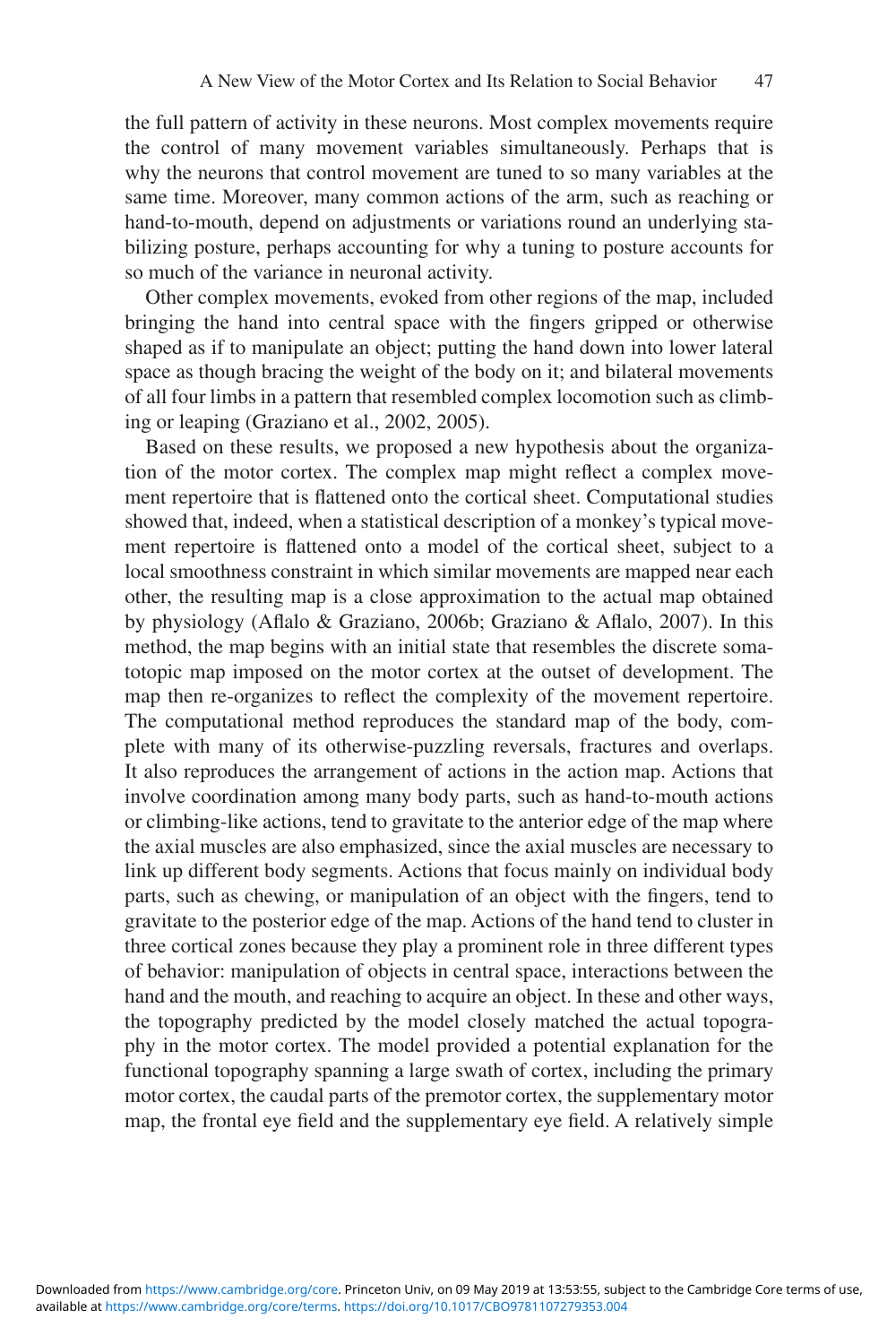underlying principle, a flattening or rendering of the movement repertoire onto the cortical surface, may help explain the seemingly complex organization of the cortical motor system.

# **Further Studies of Cortical Action Maps**

The findings described in the previous section have been corroborated by a range of studies in the primate brain. Stepniewska, Fang, and Kaas (2005, 2009) used electrical stimulation to extensively map the parietal cortex and motor cortex of monkeys and prosimians and found action categories in distinct cortical zones. Overduin, d'Avella, Carmena, and Bizzi (2012) found that stimulation in the motor cortex evoked natural synergistic activations of the hand muscles, and that different synergies were emphasized in different adjacent regions of cortex. Van Acker et al. (2013) obtained complex movements of the limbs, including hand-to-mouth movements, on stimulation of the monkey motor cortex. Caruana, Jezzini, Sbriscia- Fioretti, Rizzolatti, and Gallese (2011) evoked complex social gestures by stimulating the insular cortex of monkeys and found different categories of gesture in adjacent regions of the cortex. Desmurget, Song, Mottolese, and Sirigu (2013) obtained complex, behaviorally relevant movements on stimulation of the human motor cortex.

 The rodent motor cortex may share a similar organization. Haiss and Schwarz (2005) evoked different behaviorally relevant whisking actions on stimulating different regions of the rat motor cortex, including exploratory whisking from one cortical region and defensive-like whisker retraction and squinting from another cortical region. Ramanathan, Conner, and Tuszynski (2006) found that stimulation of the rat motor cortex evoked different kinds of forepaw movements from different zones in the cortex. When the reaching zone was lesioned, the rats lost the ability to reach. The ability quickly recovered. When the recovered rats were mapped again, their cortex showed a new zone, near the lesioned site, from which reaching movements could be evoked, and the size of the new reaching zone correlated with the extent of the rat's behavioral recovery. Harrison, Ayling, and Murphy (2012) studied the mouse motor cortex. In order to determine whether the effect of electrical stimulation was somehow artifactual, they compared it to the effect of optogenetic stimulation, which is more precise because it specifically induces action potentials in cell bodies in a small target area. They obtained complex, multi-joint movements of the limbs to specific postures. The more precise optogenetic stimulation matched the results of electrical stimulation at the same sites. Bonazzi et al. (2013) systematically mapped the rat motor cortex using long- train electrical stimulation and found complex, multi- joint movements of the limbs that matched the rat's behavioral repertoire and that were arranged across the cortical surface in an apparent action map.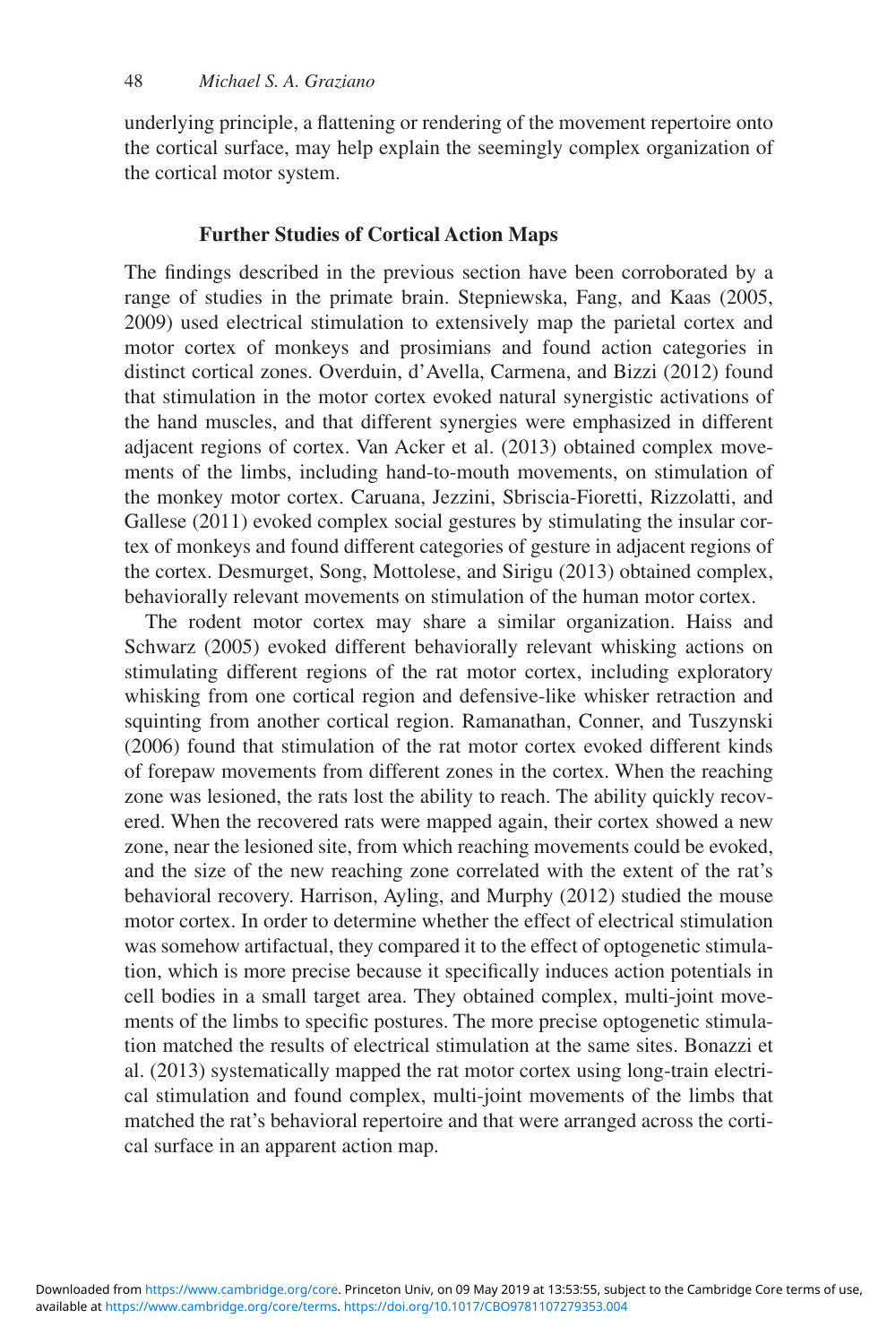The evidence is therefore strong and increasing: the motor cortex is organized at least partly as an action map. The bulk of the evidence thus far comes from microstimulation studies, but those studies are now corroborated by optogenetic stimulation, single neuron physiology, chemical inhibition and disinhibition, lesions and recovery from lesions, studies of the natural movement repertoire, and computational studies.

The homunculus – the textbook account of the motor cortex – is not complete and is probably not the fundamental principle of organization. The slightly more subtle, common view of a 'noisy' homunculus is simply a classical homunculus plus the admission that there must be some other, unknown principle influencing the organization. What is that principle? To understand the organization and function of the motor cortex, it may be necessary to understand the movement repertoire of the animal. The movement repertoire is complex and multidimensional. Actions vary in terms of body parts involved, location in space to which actions are directed, broad behavioral significance such as defending the body surface or acquiring objects, and probably many other aspects of movement. Added to that, the cortex tends to self-organize in a manner that optimizes local similarity. It tends to form two- dimensional maps. The squeezing of the multidimensional movement repertoire onto the two- dimensional cortical surface, with an initial bias toward a somatotopic map, appears to result in a complex, but ultimately understandable organization. Many of the quirky details of that organization can be understood through a mathematical analysis, as shown in modeling studies (Graziano  $\&$  Aflalo, 2007). It is not a simple map in the sense of a map of visual space or a wellordered map of the body, because the dimensionality of the movement repertoire is too high to be laid out simply on the cortical surface. But it can be understood in a principled manner.

### **Social Implications of Defensive Movements**

 Primates, like most animals, have an elaborate set of coordinated behaviors that protect the body surface from damage. We studied these reactions in macaque monkeys, comparing the defensive- like movements evoked from the action map to naturally occurring defensive movements (Cooke & Graziano, 2003, 2004a, 2004b; Cooke, Taylor, Moore, & Graziano, 2003). As these experiments progressed, we noticed a similarity between standard primate defensive movements and many of the actions in human social communication (Graziano, 2008; Graziano & Cooke, 2006).

 Evolution works with what it has and as a result follows strange and quirky paths – such as from fish fins to human hands, or from jawbones to inner ear bones. Could many of the social gestures and expressions we consider to be fundamental to human nature, such as smiling, laughing and crying, have evolved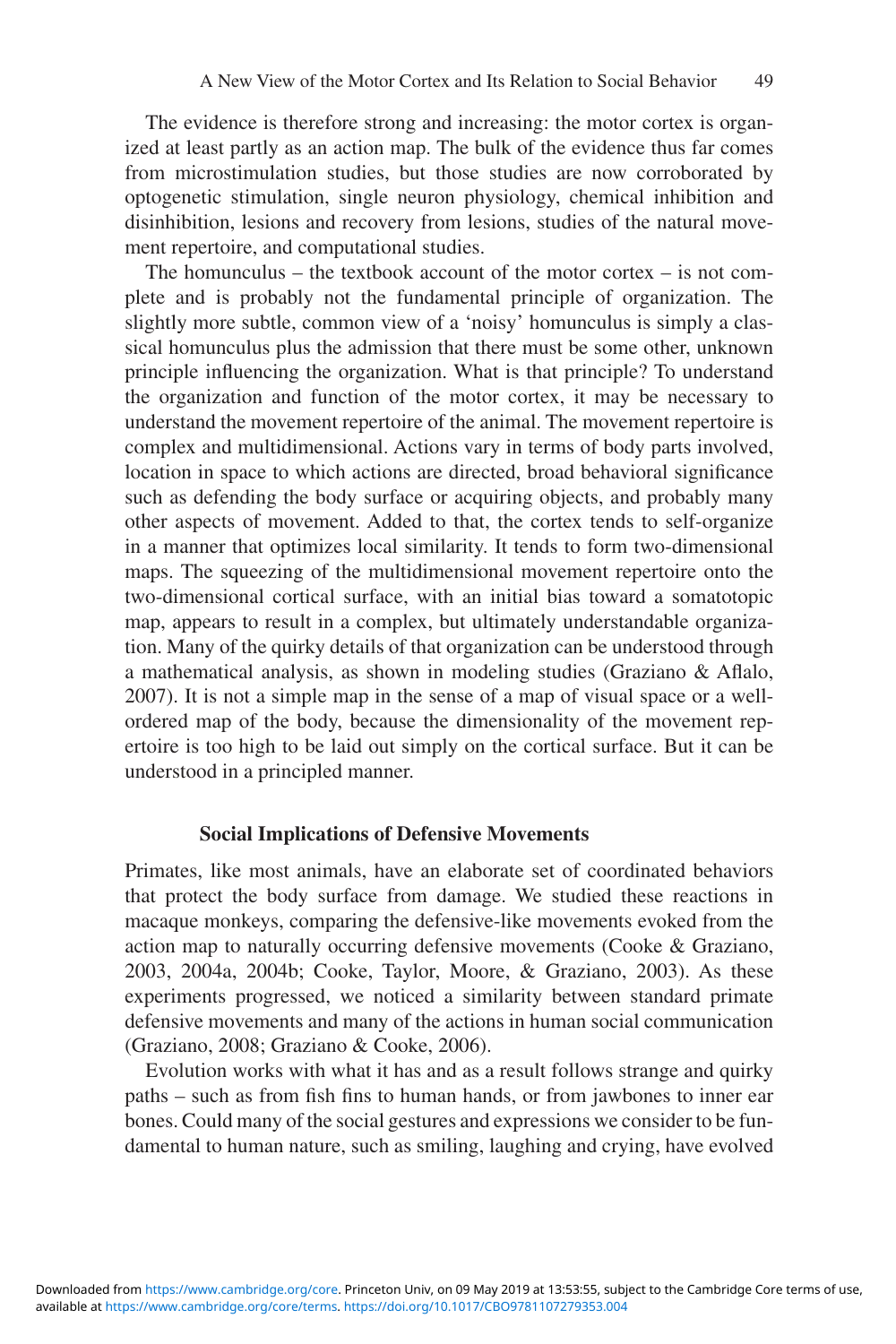from something as specific as defense of the body surface from impending collision? The hypothesis that defensive reactions gave rise to many social displays was proposed by Darwin (1872) and elaborated by Andrew (1962). In this final section, I discuss some speculations based on my own observations of defensive movements in primates.

 Three key properties of defensive reactions make them especially likely to evolve into social displays. First, defensive reactions communicate something about the internal state of an animal. Large magnitude defensive reactions suggest stress or a recent startle. More subdued defensive reactions suggest a state of confidence and calm. An animal that is cringing and glancing over its left shoulder broadcasts that it expects a threat from that particular direction. A male and female that allow close body contact with minimal defensive reactions communicate a willingness to mate with each other. Defensive movements are therefore informative.

 Second, defensive movements are easily visible to other animals. These actions not only contain information about inner state but also telegraph it to anyone nearby and watching.

 Third, an animal cannot safely suppress its defensive reactions or it would expose itself to risk of injury. It therefore cannot help leaking information about its inner state to anyone watching its defensive actions.

 Given these properties, animals might evolve brain mechanisms for detecting and taking advantage of the defensive reactions of others. If you can observe and interpret those behaviors, you gain predictive power over other animals. At the same time, animals might evolve mechanisms for modifying their defensive reactions or deploying them in non- defensive situations in order to manipulate the behavior of whoever is watching. In this way, a large and related subset of social signals might have emerged from the more basic need to defend the body from intrusion or attack.

 For example, the human smile is thought to have evolved from the 'fear grimace' or 'silent bared teeth display' of non- human primates such as macaques (Andrew, 1962; van Hooff, 1972; Preuschoft, 1992). It may be tempting to think of the silent bared teeth display as solely a facial action. However, that is not correct. In macaque monkeys, it is part of a whole- body display that includes wrinkling the skin around the eyes, lifting the upper lip, folding the ears back against the skull, pulling the head down, hunching the shoulders, curling the body forward, and pulling the arms across the front of the torso. All of these actions are also part of a standard startle and defensive stance. If animal A looms aggressively toward animal B, animal B should engage in a defensive posture to protect itself. The defensive posture, however, accomplishes more than physical protection. As a side effect, it broadcasts information about the degree of submission of animal B. From there, according to the hypothesis, evolution shaped the behavior into a social adaptation, from which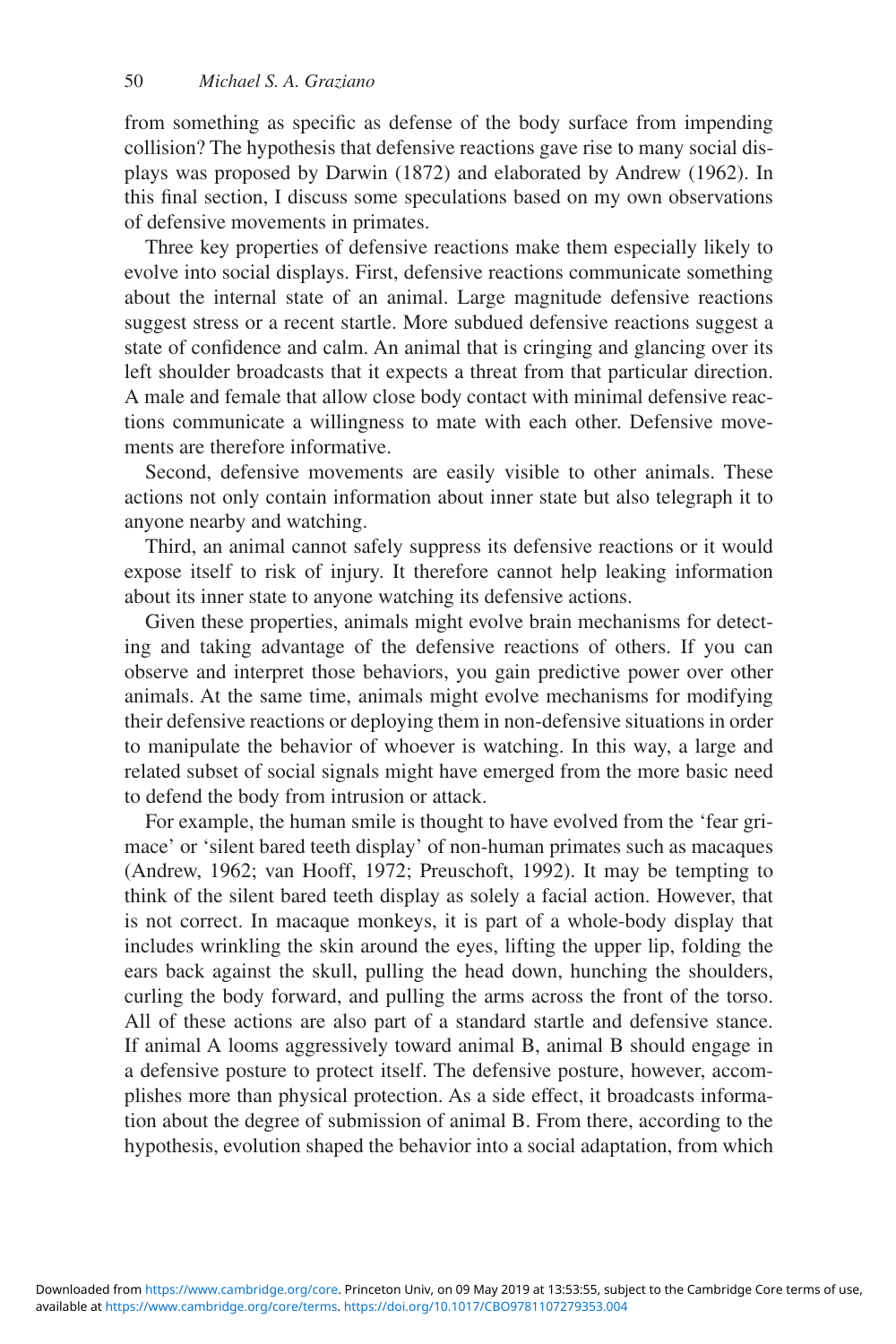humans derive the smile, a signal that says, 'I am not aggressive'. The human smile also sometimes communicates submission. The cringing, servile posture that people use to communicate submission could also be considered a modification of the same original defensive reaction.

 A similar story could be constructed about laughter. Human laughter is thought to be homologous to the open- mouthed play display of chimpanzees (van Hooff, 1962, 1972; Preuschoft, 1992; Ross, Owren, & Zimmermann, 2010). Just as for the smile, it may be that too much emphasis in the literature is placed on a limited part of the behavior, in this case the mouth and the voice. Laughter may be much more than just a matter of mouth and voice, and the whole-body context may be useful to consider. Play fighting, a behavior common in mammals, involves attack and defense including all the normal reactions that protect the body and maintain a margin of safety. I previously suggested (Graziano, 2008) that human laughter may have evolved from a ritualized modification of that defensive behavioral set. Consider tickle-evoked laughter. It is caused by intrusions into normally defended personal space. The components go far beyond the mouth and voice. It includes a contraction of musculature around the eye and sometimes eye closure; sometimes tear production; a raising of the upper lip accompanied by a bunching of the cheeks upward toward the eyes; a ducking downward of the head and a shrugging upward of the shoulders; a hunching or forward curving of the torso; a pulling of the arms inward across the vulnerable abdomen; and a series of vocal calls. Point for point, it resembles a ritualized defensive reaction with alarm calls. By hypothesis, the normal defensive behavioral set during a play fight was modified into a social signal. The laughter is effectively a touché signal. It communicates that the tickler has gotten into the most heavily defended parts of the ticklee's personal space. The tickler has won a point in the play fight.

 But note how complicated the evolutionary dynamics can become. Each person has control of a social reward, the touché signal that can be dispensed to others to shape their behavior. When you laugh at someone else's joke, could it be that you are providing a signal in response to a display of mental agility? Has the other person gotten the better of you in a mental play fight, and effectively won a point, for which you are providing a social reward? Or suppose someone wins a point by causing discomfort to someone else, and bystanders laugh to reward the win. Is this how ridiculing laughter emerged? In this speculation, laughter is transformed from a defensive reaction, to a component of a play fight, to a touché signal, to a branching bush of quirky social uses, until the behavior is modified into a bizarre and idiosyncratic multiplicity of human behaviors.

 Could a similar story be constructed for crying? Again, many previous attempts to understand crying from an evolutionary perspective, such as Darwin's (1872) or Andrew's (1962), focus on the most obvious facial aspects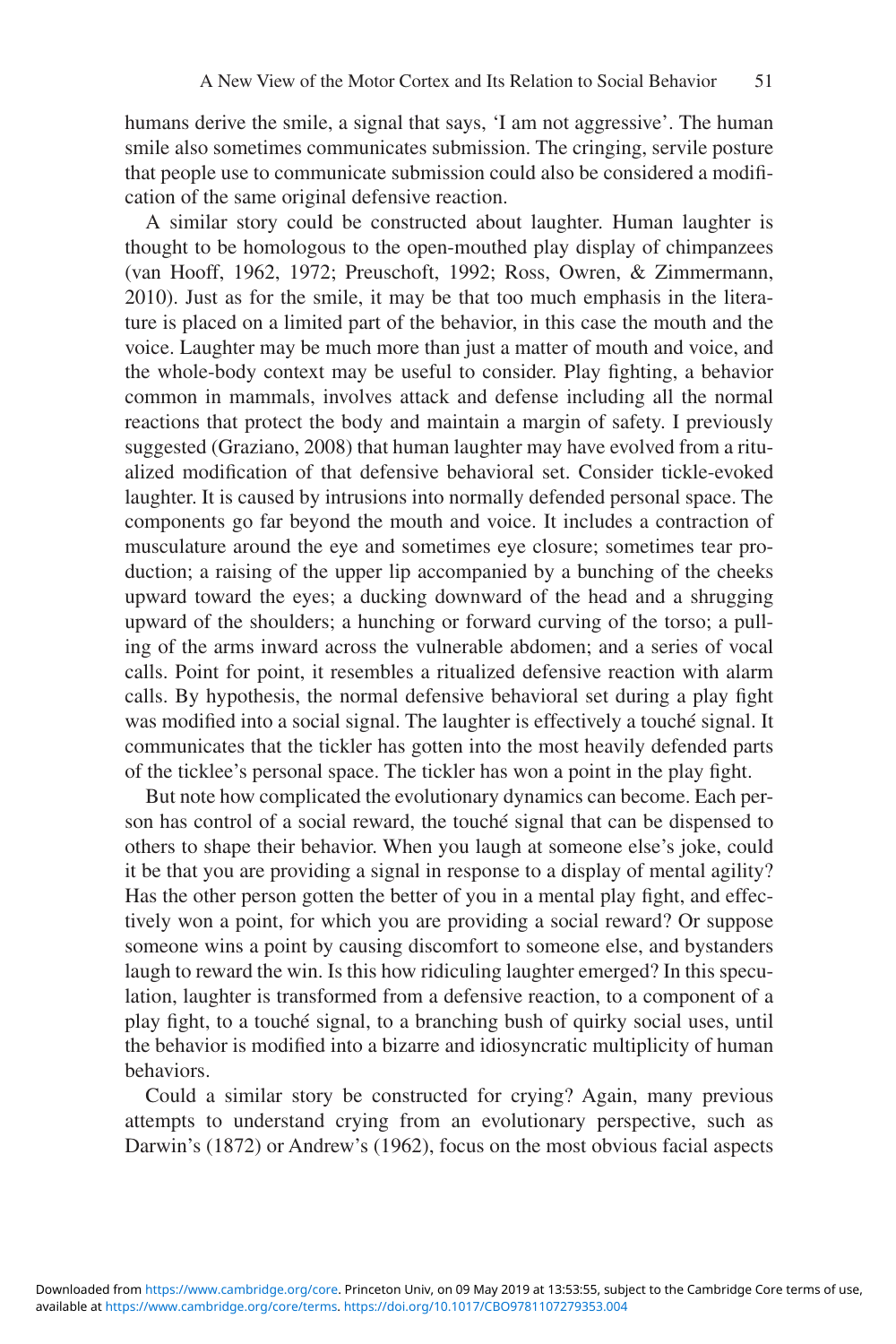of it, the tear production. But crying may be better understood in the context of a whole- body action. The similarity between crying and laughing was noted 3,000 years ago by Homer, who famously compared the laughter of men at a banquet to the crying they were about to do when Odysseus walked in and killed them all. Crying can include a squinting of the eyes, an excretion of tears, a lifting of the upper lip that results in an upward bunching of the cheeks toward the eyes, a ducking of the head, a shrugging of the shoulders, a forward curving of the torso, a flexion of the hips and knees, a pulling of the arms across the torso or upward over the face, and a series of vocalizations. These components point-for-point resemble or are exaggerations of a defensive reaction, including the copious tear production that normally protects the eyes from dust or other contaminants. Perhaps crying, like laughing, is a modified defensive reaction, but in this case used to solicit help. Other animals give distress cries, such as kittens that cry for their mothers, but as far as I know only humans combine the distress cry with the physical signs of defending the body and especially the eyes against intrusion. Human crying illustrates just how idiosyncratic social signals can become.

 Consider the phenomenon of personal space. The zoo curator Hediger (1955) was the first to describe a protective flight zone around animals. When a threatening predator enters this margin of safety, the animal escapes. Other researchers soon noted that humans also have an invisible bubble of protective space surrounding the body, generally larger around the head, extending farthest in the direction of sight (e.g. Dosey & Meisels, 1969; Hall, 1966; Horowitz, Duff, & Stratton, 1964; Sommer, 1959). When that personal space is violated, the person steps away to reinstate the margin of safety. Personal space is fundamentally a protective space that people maintain with respect to each other. It is one of the most basic and obvious ways in which defensive actions intersect with social behavior.

 But we cannot always maintain a personal space. The mechanisms that defend personal space must be adjusted in some way to allow for social touching. Not only must the defensive reactions be turned down and personal space shrunk up, but that alteration in the defensive reaction can itself turn into a social signal. A dog rolls on its back and exposes its stomach, a normally heavily defended part of the body, as a gesture of submission and trust. Humans allow themselves to be kissed on the parts of the body that are normally most heavily defended – the face, the neck, the hands – to communicate trust and willingness. Women in fashion magazines tilt their heads and expose their necks, as if offering to let the viewer's teeth onto the one body part most vulnerable to predation. All of these examples show how an overt dropping of your defensive reactions toward somebody else can act as a social signal.

The speculations in this final section may seem far removed from the action map of the motor cortex. Yet the action map as shown in Figure 3.3 has a large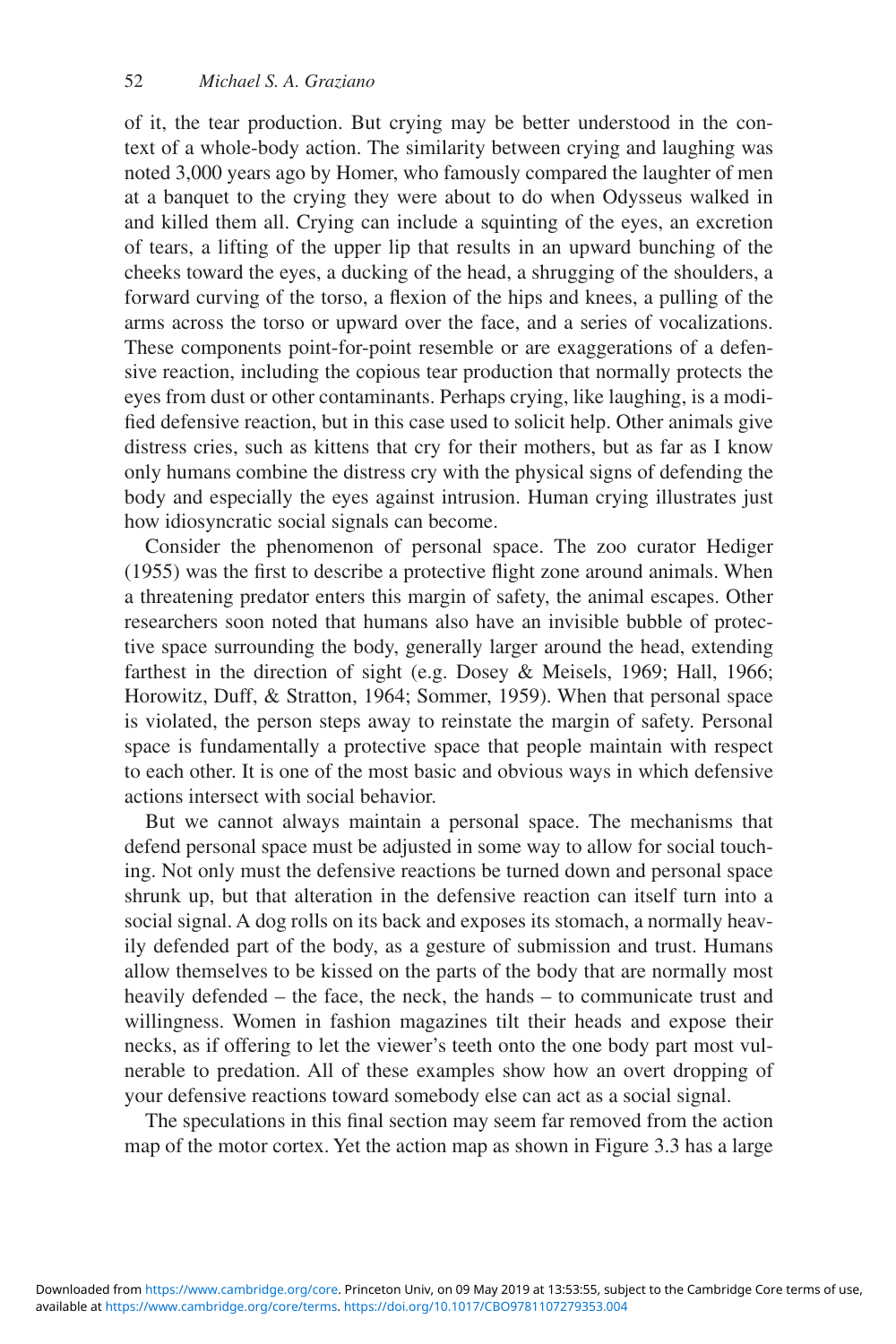zone related to defensive behavior. Neurons in that zone monitor the space around the body using their sensory receptive fields, and that monitored space shares a notable resemblance to personal space (Fogassi et al., 1996; Gentilucci et al., 1988; Graziano & Gandhi, 2000; Graziano et al., 1994, 1997; Rizzolatti et al., 1981 ). Several other anatomically connected brain regions, such as the ventral intraparietal area, have similar properties and may be part of a larger network that helps to maintain a margin of safety (Graziano & Cooke, 2006). Could this network of brain areas also contribute to social behavior? As unexpected and *non sequitur* as it may seem, could it be that actions that defend the body surface from injury and collision form the evolutionary basis of a great part of our standard social repertoire?

Recent studies suggest that these specific brain areas may indeed play a role in social interaction. Socially relevant stimuli such as faces have an especially strong influence on these neuronal mechanisms, and the same mechanisms may be involved in judging the margins of safety around other people's bodies (Brozzoli et al., 2013; Holt et al., 2014; Sambo & Iannetti, 2013; Teneggi, Canzoneri, di Pellegrino, & Serino, 2013 ). The emerging story shows how three seemingly unrelated topics – social behavior, defensive reactions and the action map in motor cortex – may overlap in a meaningful way.

### **References**

- Aflalo, T. N., & Graziano, M. S. A. (2006a). Partial tuning of motor cortex neurons to final posture in a free-moving paradigm. Proceedings of the National Academy of *Sciences*, 103, 2909-2914.
	- (2006b). Possible origins of the complex topographic organization of motor cortex: Reduction of a multidimensional space onto a two- dimensional array . *Journal of Neuroscience* , 26 , 6288 – 6297 .
	- $(2007)$ . Relationship between unconstrained arm movement and single neuron firing in the macaque motor cortex. *Journal of Neuroscience*, 27, 2760–2780.
- Andrew, R. J. (1962). The origin and evolution of the calls and facial expressions of the primates. *Behaviour*, 20, 1-107.
- Asanuma, H. (1975). Recent developments in the study of the columnar arrangement of neurons within the motor cortex. *Physiological Reviews*, 55, 143-156.
- Bonazzi, L., Viaro, R., Lodi, E., Canto, R., Bonifazzi, C., & Franchi, G. (2013). Complex movement topography and extrinsic space representation in the rat forelimb motor cortex as defined by long-duration intracortical microstimulation. *Journal of Neuroscience* , 33 , 2097 – 2107 .
- Brozzoli, C., Gentile, G., Bergouignan, L., & Ehrsson, H. H. (2013). A shared representation of the space near oneself and others in the human premotor cortex . *Current Biology*, 23, 1764–1768.
- Bruce, C. J., Goldberg, M. E., Bushnell, M.C., & Stanton, G. B. (1985). Primate frontal eye fields. II. Physiological and anatomical correlates of electrically evoked eye movements. *Journal of Neurophysiology*, 54, 714-734.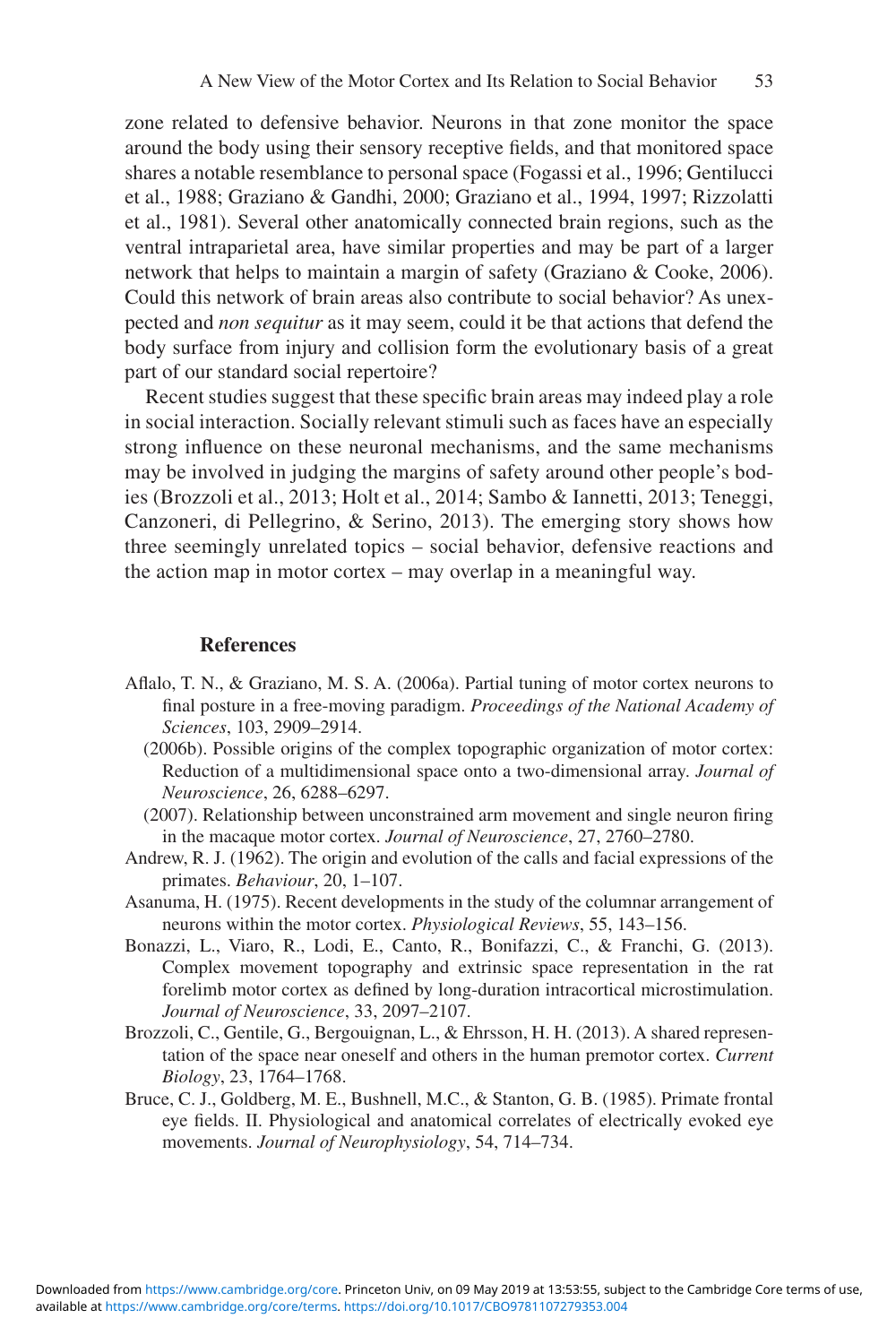- Caggiula, A. R., & Hoebel, B. G. (1966). 'Copulation-reward site' in the posterior hypothalamus . *Science* , 153 , 1284 – 1285 .
- Caruana, F., Jezzini, A., Sbriscia-Fioretti, B., Rizzolatti, G., & Gallese, V (2011). Emotional and social behaviors elicited by electrical stimulation of the insula in the macaque monkey. *Current Biology*, 21, 195–199.
- Chakrabarty, S., & Martin, J. H. (2000). Postnatal development of the motor representation in primary motor cortex. *Journal of Neurophysiology*, 84, 2582-2594.
- Cheney, P. D., & Fetz, E. E. (1985). Comparable patterns of muscle facilitation evoked by individual corticomotoneuronal (CM) cells and by single intracortical microstimuli in primates: Evidence for functional groups of CM cells . *Journal of Neurophysiology* , 53 , 786 – 804 .
- Churchland, M. M., & Shenoy, K. V. (2007). Temporal complexity and heterogeneity of single- neuron activity in premotor and motor cortex . *Journal of Neurophysiology* , 97, 4235-4257.
- Cooke, D. F., & Graziano, M. S. A. (2003). Defensive movements evoked by air puff in monkeys. *Journal of Neurophysiology*, 90, 3317–3329.
	- (2004a). Sensorimotor integration in the precentral gyrus: Polysensory neurons and defensive movements. *Journal of Neurophysiology*, 91, 1648-1650.
	- (2004b). Super-flinchers and nerves of steel: Defensive movements altered by chemical manipulation of a cortical motor area. *Neuron*, 43, 585–593.
- Cooke, D. F., Taylor, C. S. R., Moore, T., & Graziano, M. S. A. (2003). Complex movements evoked by microstimulation of Area VIP . *Proceedings of the National*  Academy of Sciences, 100, 6163-6168.
- Darwin, C. (1872). *The expression of emotions in man and animals*. London: John Murray.
- Desmurget, M., Song, Z., Mottolese, C., & Sirigu, A. (2013). Re-establishing the merits of electrical brain stimulation. *Trends in Cognitive Sciences*, 17, 442-449.
- Donoghue, J. P., Leibovic, S., & Sanes, J. N. (1992). Organization of the forelimb area in squirrel monkey motor cortex: representation of digit, wrist, and elbow muscles . *Experimental Brain Research*, 89, 1–19.
- Dosey, M. A., & Meisels, M. (1969). Personal space and self-protection. *Journal of* Personality and Social Psychology, 11, 93-97.
- Ferrier, D. (1874). Experiments on the brain of monkeys No. 1. *Proceedings of the Royal Society of London*, 23, 409-430.
- Foerster, O. (1936). The motor cortex of man in the light of Hughlings Jackson's doctrines. *Brain*, 59, 135-159.
- Fogassi, L., Gallese, V., Fadiga, L., Luppino, G., Matelli, M., & Rizzolatti, G. (1996). Coding of peripersonal space in inferior premotor cortex (area F4) . *Journal of Neurophysiology* , 76 , 141– 157 .
- Fritsch , G. , & Hitzig , E. ( 1870 [1960] ). Uber die elektrishe Erregbarkeit des Grosshirns [On the electrical excitability of the cerebrum]. In G. von Bonin (Ed./ transl.), *Some papers on the cerebral cortex*. Springfield, IL: Charles C Thomas Publisher, 73-96.
- Fulton, J. F. (1938). *Physiology of the nervous system*. New York: Oxford University Press, 399–457.
- Gentilucci, M., Fogassi, L., Luppino, G., Matelli, M., Camarda, R., & Rizzolatti, G. (1988). Functional organization of inferior area 6 in the macaque monkey.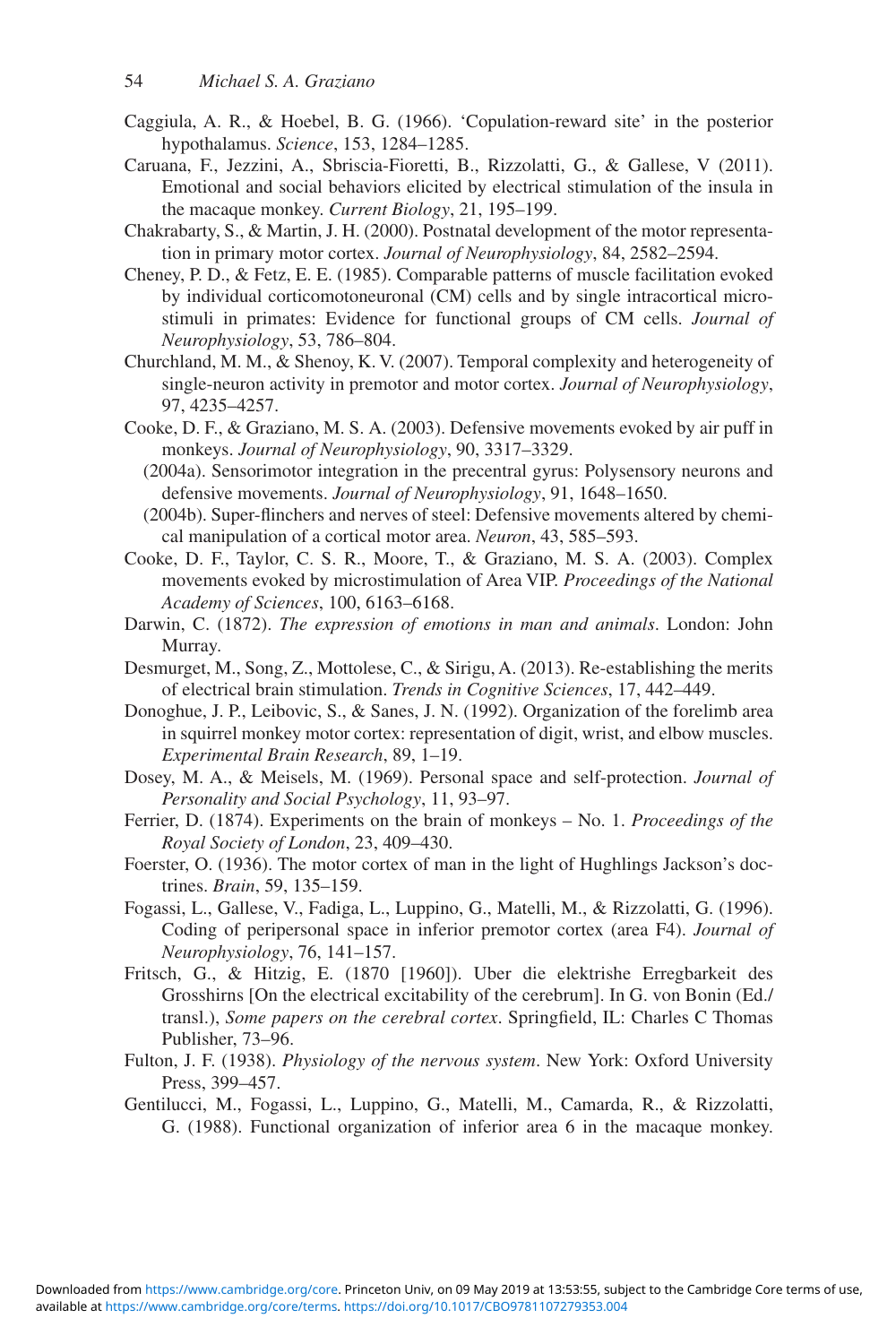I. Somatotopy and the control of proximal movements . *Experiments in Brain Research*, 71, 475–490.

- Georgopoulos, A. P., Ashe, J., Smyrnis, N., & Taira, M. (1992). The motor cortex and the coding of force. *Science*, 256, 1692–1695.
- Georgopoulos, A. P., Kalaska, J. F., Caminiti, R., & Massey, J. T. (1982). On the relations between the direction of two- dimensional arm movements and cell discharge in primate motor cortex. *Journal of Neuroscience*, 2, 1527-1537.
- Georgopoulos , A. P. , Schwartz , A. B. , & Kettner , R. E. ( 1986 ). Neuronal population coding of movement direction. *Science*, 233, 1416-1419.
- Gould, H. J. III, Cusick, C. G., Pons, T. P., & Kaas, J. H. (1986). The relationship of corpus callosum connections to electrical stimulation maps of motor, supplementary motor, and the frontal eye fields in owl monkeys. *Journal of Comparative Neurology* , 247 , 297 – 325 .
- Graziano, M. S. A. (2006). The organization of behavioral repertoire in motor cortex. Annual Review of Neuroscience, 29, 105-134.
	- ( 2008 ). *The intelligent movement machine: An ethological perspective on the primate motor system* . Oxford: Oxford University Press .
- Graziano, M. S. A., & Aflalo, T. N. (2007). Mapping behavioral repertoire onto the cortex. *Neuron*, 56, 239-251.
- Graziano, M. S. A., Aflalo, T. N. S.,  $\&$  Cooke, D. F. (2005). Arm movements evoked by electrical stimulation in the motor cortex of monkeys . *Journal of Neurophysiology* , 94, 4209-4223
- Graziano, M. S. A., & Cooke, D. F. (2006). Parieto-frontal interactions, personal space, and defensive behavior . *Neuropsychologia* , 44 , 845 – 859 .
- Graziano, M. S. A., Cooke, D. F., Taylor, C. S. R., & Moore, T. (2004). Distribution of hand location in monkeys during spontaneous behavior . *Experiments in Brain Research*, 155, 30-36.
- Graziano, M. S. A.,  $\&$  Gandhi, S. (2000). Location of the polysensory zone in the precentral gyrus of anesthetized monkeys. *Experiments in Brain Research*, 135, 259 – 266.
- Graziano, M. S. A., Hu, X. T., & Gross, C. G. (1997). Visuo-spatial properties of ventral premotor cortex. *Journal of Neurophysiology*, 77, 2268–2292.
- Graziano, M. S. A., Taylor, C. S. R., & Moore, T. (2002). Complex movements evoked by microstimulation of precentral cortex. *Neuron*, 34, 841–851.
- Graziano, M. S. A., Yap, G. S., & Gross, C. G.  $(1994)$ . Coding of visual space by premotor neurons. *Science*, 266, 1054-1057.
- Haiss, F., & Schwarz, C. (2005). Spatial segregation of different modes of movement control in the whisker representation of rat primary motor cortex . *Journal of Neuroscience* , 25 , 1579 – 1587 .
- Hall, E. T. (1966). *The hidden dimension*. Garden City, New York: Anchor Books.
- Harrison, T. C., Ayling, O. G., & Murphy, T. H. (2012). Distinct cortical circuit mechanisms for complex forelimb movement and motor map topography. *Neuron*, 74, 397 – 409.
- Hediger, H. (1955). *Studies of the psychology and behavior of captive animals in zoos* and circuses. New York: Criterion Books.
- Hess, W. R. (1957). *Functional organization of the diencephalons*. New York: Grune and Stratton .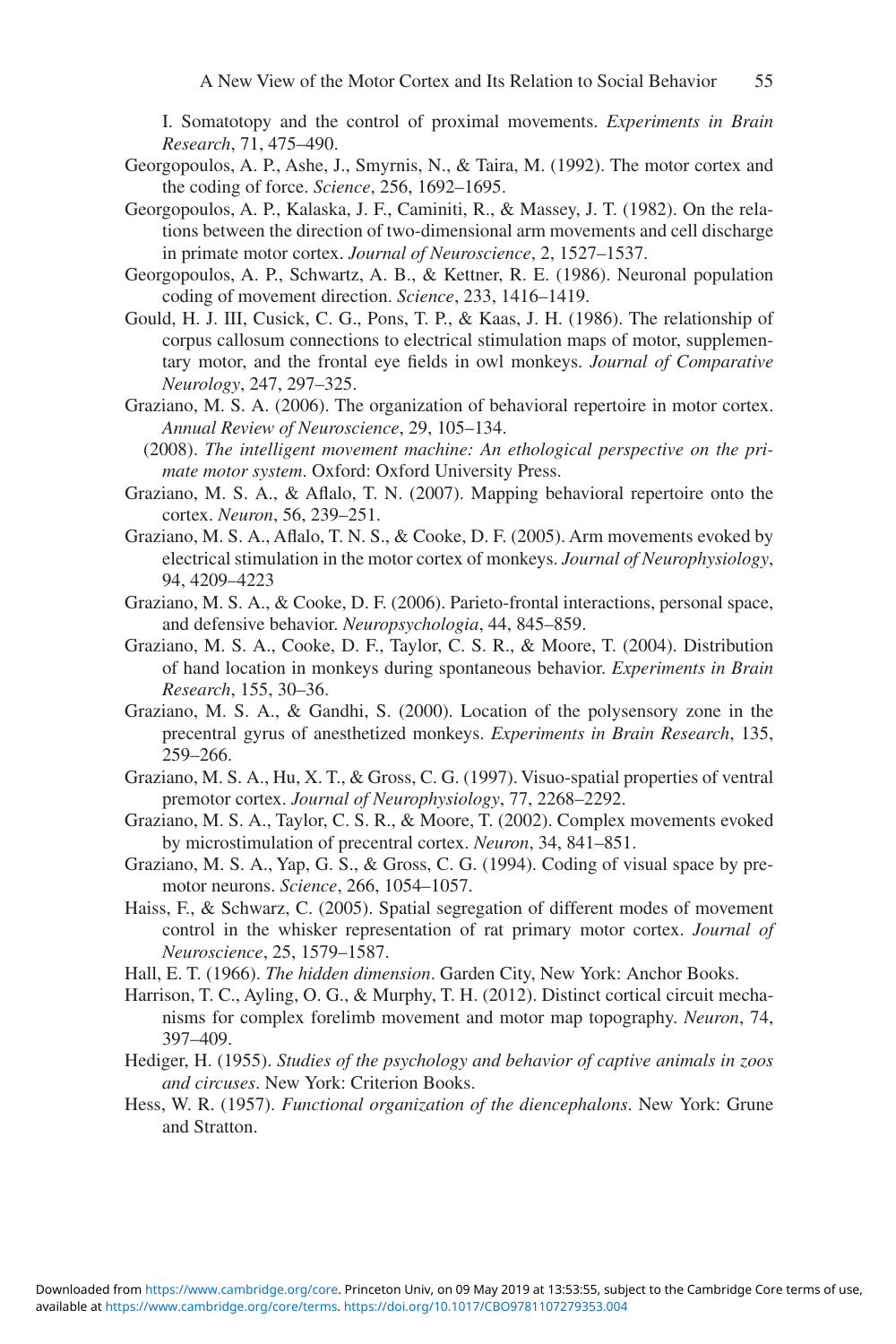- Hoebel, B. G. (1969). Feeding and self-stimulation. Annals of the New York Academy *of Sciences* , 157 , 758 – 778 .
- Holdefer, R. N., & Miller, L. E. (2002). Primary motor cortical neurons encode functional muscle synergies. *Experiments in Brain Research*, 146, 233-243.
- Holt, D. J., Cassidy, B. S., Yue, X., Rauch, S. L., Boeke, E. A., et al. (2014). Neural correlates of personal space intrusion. *Journal of Neuroscience*, 34, 4123-4134.
- Hooff, J. van (1962). Facial expression in higher primates. Symposia of the Zoological *Society of London*, 8, 97-125.
	- (1972). A comparative approach to the phylogeny of laughter and smiling. In R. A. Hind (Ed.), *Non-verbal communication*. Cambridge: Cambridge University Press,  $209 - 241$ .
- Horowitz, M. J., Duff, D. F., & Stratton, L. O. (1964). Body-buffer zone: Exploration of personal space. *Archives of General Psychiatry*, 11, 651–656.
- Kakei, S., Hoffman, D., & Strick, P. (1999). Muscle and movemet representations in the primary motor cortex. Science, 285, 2136-2139.
- King, M. B., & Hoebel, B. G. (1968). Killing elicited by brain stimulation in rats. *Communications in Behavioral Biology, 2, 173-177.*
- Kwan, H. C., MacKay, W. A., Murphy, J. T., & Wong, Y. C. (1978). Spatial organization of precentral cortex in awake primates. II. Motor outputs. *Journal of Neurophysiology*, 41, 1120-1131.
- Macfarlane, N. B. W., & Graziano, M. S. A. (2009). Diversity of grip in Macaca mulatta. *Experiments in Brain Research*, 197, 255-268.
- Martin, J. H., Engber, D., & Meng, Z. (2005). Effect of forelimb use on postnatal development of the forelimb motor representation in primary motor cortex of the cat. Journal of Neurophysiology, 93, 2822-2831.
- Meier, J. D., Aflalo, T. N., Kastner, S., & Graziano, M. S. A. (2008). Complex organization of human primary motor cortex: A high- resolution fMRI study . *Journal of Neurophysiology* , 100 , 1800 – 1812 .
- Moran, D. W., & Schwartz, A. B. (1999). Motor cortical representation of speed and direction during reaching. *Journal of Neurophysiology*, 82, 2676–2692.
- Nudo, R. J., Milliken, G. W., Jenkins, W. M., & Merzenich, M. M. (1996). Usedependent alterations of movement representations in primary motor cortex of adult squirrel monkeys. *Journal of Neurosciences*, 16, 785-807.
- Overduin , S. A. , d'Avella , A. , Carmena , J. M. , & Bizzi , E. ( 2012 ). Microstimulation activates a handful of muscle synergies. *Neuron*, 76, 1071-1077.
- Paninski, L., Fellows, M. R., Hatsopoulos, N. G., & Donoghue, J. P. (2004). Spatiotemporal tuning of motor cortical neurons for hand position and velocity. Journal of Neurophysiology, 91, 515-532.
- Park, M. C., Belhaj-Saif, A., Gordon, M., & Cheney, P. D. (2001). Consistent features in the forelimb representation of primary motor cortex in rhesus macaques . *Journal of Neuroscience* , 21 , 2784 – 2792 .
- Penfield, W., & Boldrey, E. (1937). Somatic motor and sensory representation in the cerebral cortex of man as studied by electrical stimulation. *Brain*, 60, 389-443.
- Penfield, W., & Rasmussen, T. (1950). *The cerebral cortex of man: A clinical study of localization of function*. New York: Macmillan.
- Preuschoft, S. (1992). 'Laughter' and 'smile' in Barbary macaques (*Macaca sylvanus*). Ethology, 91, 220-236.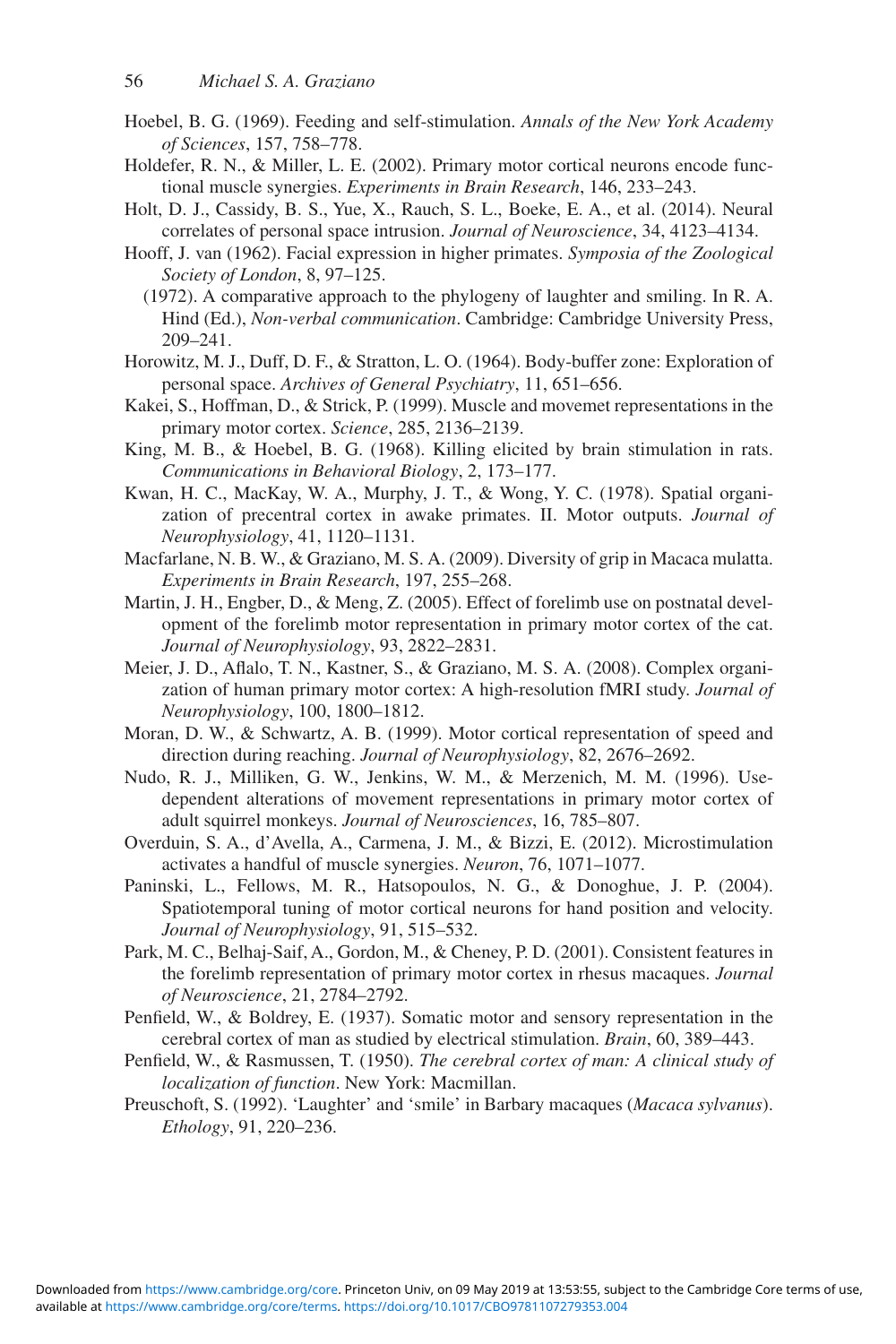- Ramanathan, D., Conner, J. M., & Tuszynski, M. H. (2006). A form of motor cortical plasticity that correlates with recovery of function after brain injury . *Proceedings of the National Academy of Sciences USA*, 103, 11370-11375.
- Rathelot, J. A., & Strick, P. L. (2006). Muscle representation in the macaque motor cortex: An anatomical perspective . *Proceedings of the National Academy of Sciences*  USA, 103, 8257-8262.
- Reina, G. A., Moran, D. W., & Schwartz, A. B. (2001). On the relationship between joint angular velocity and motor cortical discharge during reaching . *Journal of Neurophysiology* , 85 , 2576 – 2589 .
- Rizzolatti, G., Scandolara, C., Matelli, M., & Gentilucci, M. (1981). Afferent properties of periarcuate neurons in macaque monkeys. II. Visual responses . *Behavioural Brain Research*, 2, 147-163.
- Robinson, D. A. (1972). Eye movements evoked by collicular stimulation in the alert monkey. *Vision Research*, 12, 1795-1808.
- Robinson, D. A.,  $\&$  Fuchs, A. F. (1969). Eye movements evoked by stimulation of the frontal eye fields. *Journal of Neurophysiology*, 32, 637–648.
- Romo, R., Hernandez, A., Zainos, A., & Salinas, E. (1998). Somatosensory discrimination based on cortical microstimulation. *Nature*, 392, 387–390.
- Ross, M. D., Owren, M. J., & Zimmermann, E. (2010). The evolution of laughter in great apes and humans. *Communicative and Integrative Biology*, 3, 191–194.
- Salzman, C. D., Britten, K. H., & Newsome, W. T. (1990). Cortical microstimulation influences perceptual judgements of motion direction. *Nature*, 346, 174–177.
- Sambo, C. F., & Iannetti, G. D. (2013). Better safe than sorry? The safety margin surrounding the body is increased by anxiety . *Journal of Neuroscience* , 33 , 14225 – 14230.
- Sanes, J. N., Donoghue, J. P., Thangaraj, V., Edelman, R. R., & Warach, S. (1995). Shared neural substrates controlling hand movements in human motor cortex. *Science* , 268 , 1775 – 1777 .
- Schieber, M. H., & Hibbard, L. S. (1993). How somatotopic is the motor cortex hand area? *Science*, 261, 489-492.
- Schiller, P. H., & Stryker, M. (1972). Single-unit recording and stimulation in superior colliculus of the alert rhesus monkey. *Journal of Neurophysiology*, 35, 915 – 924.
- Scott, S. H., & Kalaska, J. F. (1997). Reaching movements with similar hand paths but different arm orientations. I. Activity of individual cells in motor cortex . *Journal of Neurophysiology* , 77 , 826 – 852 .
- Sergio, L. E., & Kalaska, J. F. (2003). Systematic changes in motor cortex cell activity with arm posture during directional isometric force generation . *Journal of Neurophysiology*, 89, 212-228.
- Sherrington, C. S. (1939). On the motor area of the cerebral cortex. In D. Denny-Brown (Ed.), *Selected writings of Sir Charles Sherrington*. London: Hamish Hamilton Medical Books, 397-439.
- Sommer, R. (1959). Studies in personal space. *Sociometry*, 22, 247–260.
- Stepniewska, I., Fang, P. C., & Kaas, J. H. (2005). Microstimulation reveals specialized subregions for different complex movements in posterior parietal cortex of prosimian galagos. Proceedings of the National Academy of Sciences USA, 102, 4878-4883.